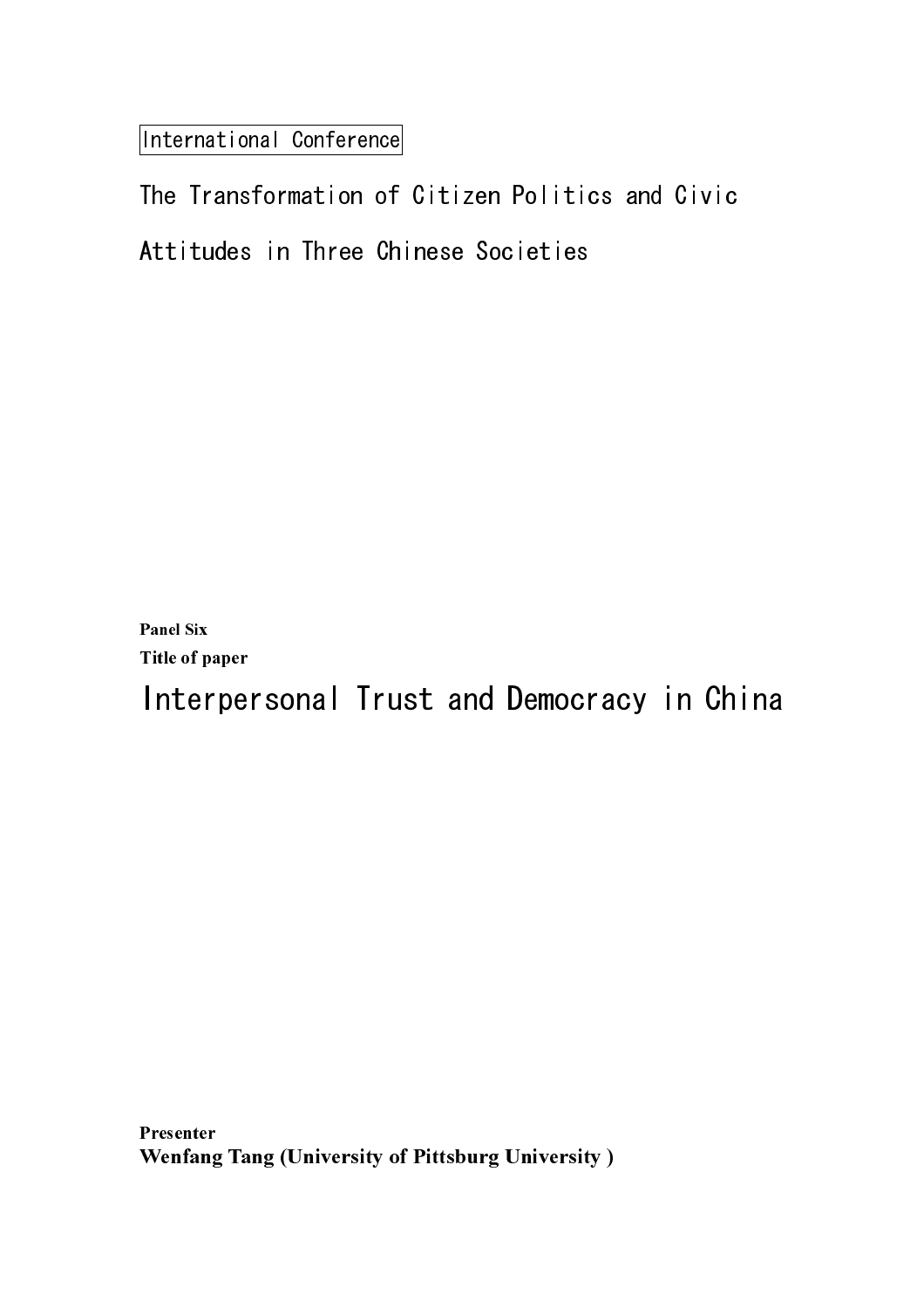Ph.D. in Political Science, University of Chicago, 1990 Bachelor of Law in International Law and Relations, Peking University, 1982

**ATION**<br>
D. in Political Science, University of Chicago, 195<br>
helor of Law in International Law and Relations,<br>
rersity, 1982<br>
ESSIONAL EXPERIENCE<br>
Istant to Associate Professor, Department of Political<br>
mene, University o EDUCATION<br>
Ph.D. in Pc<br>
Bachelor of<br>
University,<br>
PROFESSION<br>
Assistant tc<br>
Science, U<br>
National Fe<br>
1997-8<br>
Visiting Prc<br>
University,<br>
Chair, Chin<br>
Visiting Prc<br>
University, FEU いっ メミリン へしくし PROFESSIONAL EXPERIENCE<br>Assistant to Associate Professe<br>Science, University of Pittsburg<br>National Fellow, Hoover Institu<br>1997-8<br>Visiting Professor, School of In<br>University, 1999-2000<br>Chair, China Council, Universit<br>Visitin Assistant to Associate Professor, Department of Political Science, University of Pittsburgh, 1990 - present National Fellow, Hoover Institution, Stanford University, 1997-8

 Visiting Professor, School of International Studies, Peking University, 1999-2000

 Chair, China Council, University of Pittsburgh, 2000-2002 Visiting Professor, Institute of International Studies, Tsinghua University, 2002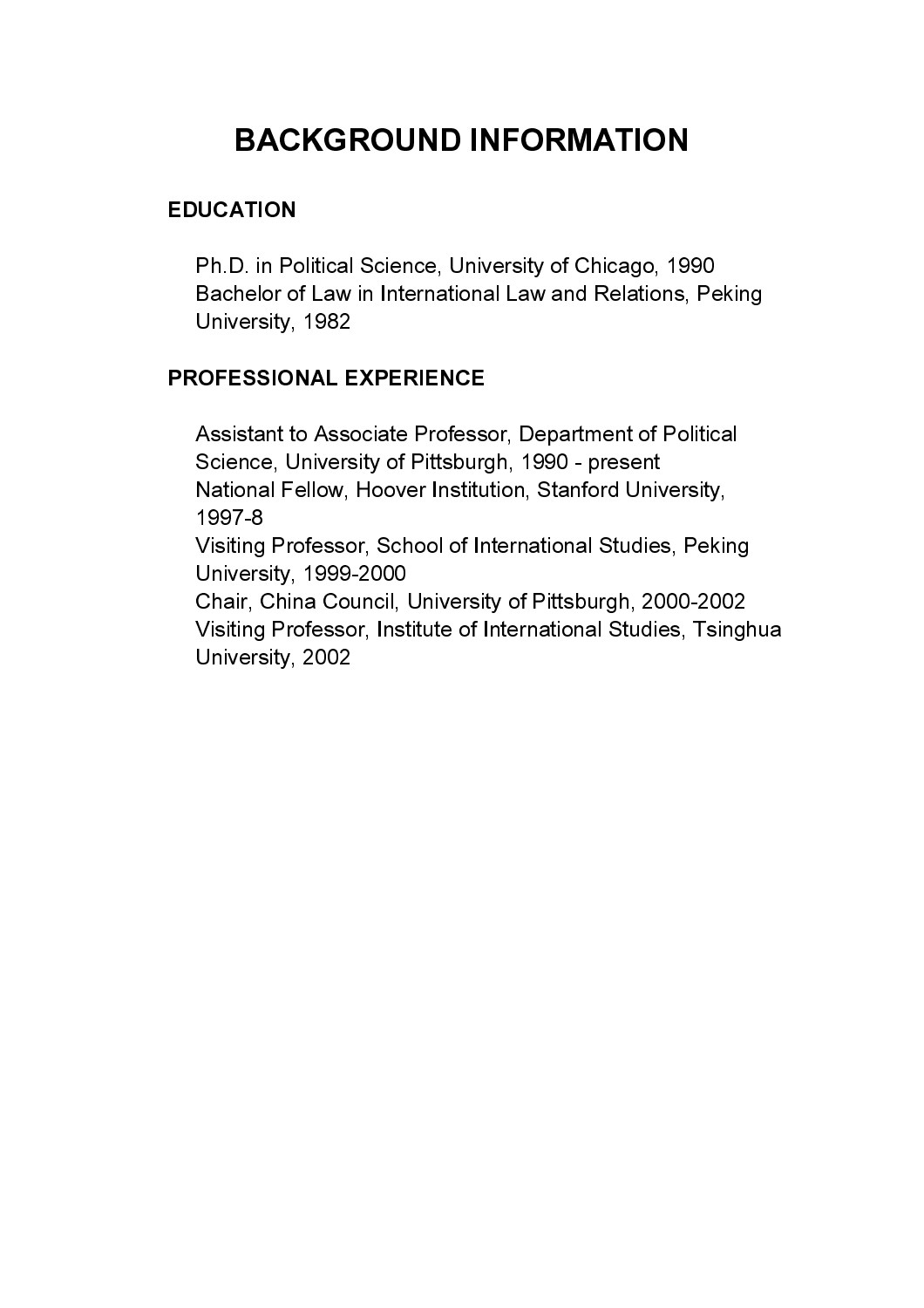## Interpersonal Trust and Democracy in China

Wenfang Tang University of Pittsburgh November, 2004 (Version 1.1)

# The Puzzle

In *the Civic Culture* (1963), Almond and Verba pioneered the study of interpersonal trust and democracy by using public opinion survey data from the U.S., UK, Germany, Italy, and Mexico. They found that interpersonal trust lead to a sense of cooperation which in turn, created stable democracy. In their 1959 5-country survey, people in the US and UK consistently showed higher levels of trust than in Germany, Italy and Mexico. This was why, according to the authors, historically democracy worked well in the US and UK but failed in Germany, Italy and Mexico (Almond and Verba 1963, Inglehart 1999). The origin of interpersonal trust, according to Almond and Verba, is derived from group membership in civic organizations. Putnam (1993) revived the study of civic culture by his study of civic traditions in modern Italy. He found that in Italy, regions with more citizen associational group activities tended to have more stable democracy. Inglehart made the most serious empirical attempt to establish the linkage between trust and democracy by the multi-national World Values Surveys. He found that there was a statistically significant positive relationship between trust and freedom in 60 societies (1999).

Yet this theory of interpersonal and democracy becomes problematic when China is included. Among the 81 countries in the 2000 World Values Survey, interpersonal trust had a positive impact on the Freedom House Rating. One of the most striking outliers was China, where an exceptionally high level of interpersonal trust was associated with an exceptionally low level of freedom. In fact,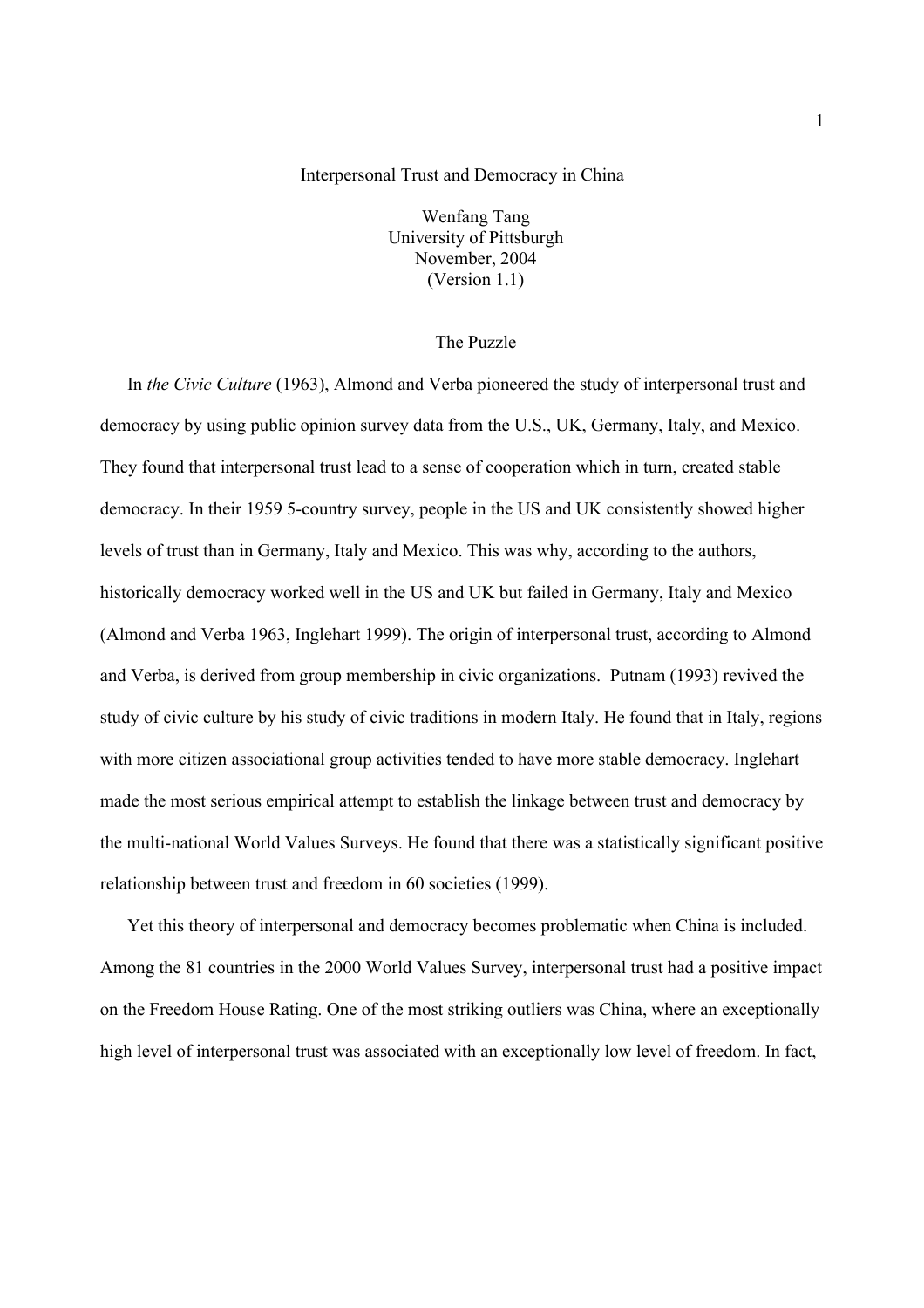China had one of the highest levels of interpersonal trust and one of the lowest freedom scores (fig. 1).

## Figure 1 Freedom by trust

According to the civic culture literature, there are a number of reasons to believe that China should have less trust. First, modernization leads to trust (Inglehart 1999 and Putnam 1993). China is an underdeveloped country and thus should have less trust than industrial societies. Second, trust is closely associated with democratic institutions (Almond and Verba 1963, Inglehart 1999). Given the lack of democratic institutions, China again should have less trust. Third, post-socialist societies all had low levels of trust due to previous bureaucratic control (Inglehart 1999). Again, China would be a victim of socialism (Fukuyama 1995). Inglehart attributed the high level of trust in China to Confucianism (1999). Yet it is unclear why and how Confucianism would increase trust. Even if we accept that it does increase trust, more than five decades of communist rule would have reduced the Confucian influence. Further, other Confucian societies such as Japan, South Korea, and Taiwan all had lower levels of trust than China (fig.1 ). Thus, the extent to which Confucianism creates trust in China needs further scrutiny.

This paper attempts to address the puzzle why China is so high in interpersonal trust but has little democracy. It will explore the meaning of trust and its social and political origins. The second goal this this study is to examine the impact of trust on a wider range of political values and behavior in addition to promoting cooperation, such as regime support, social tolerance, political efficacy, and participation in conflict resolution. These intermediate values and behavior can serve as a linkage between trust and political institutions.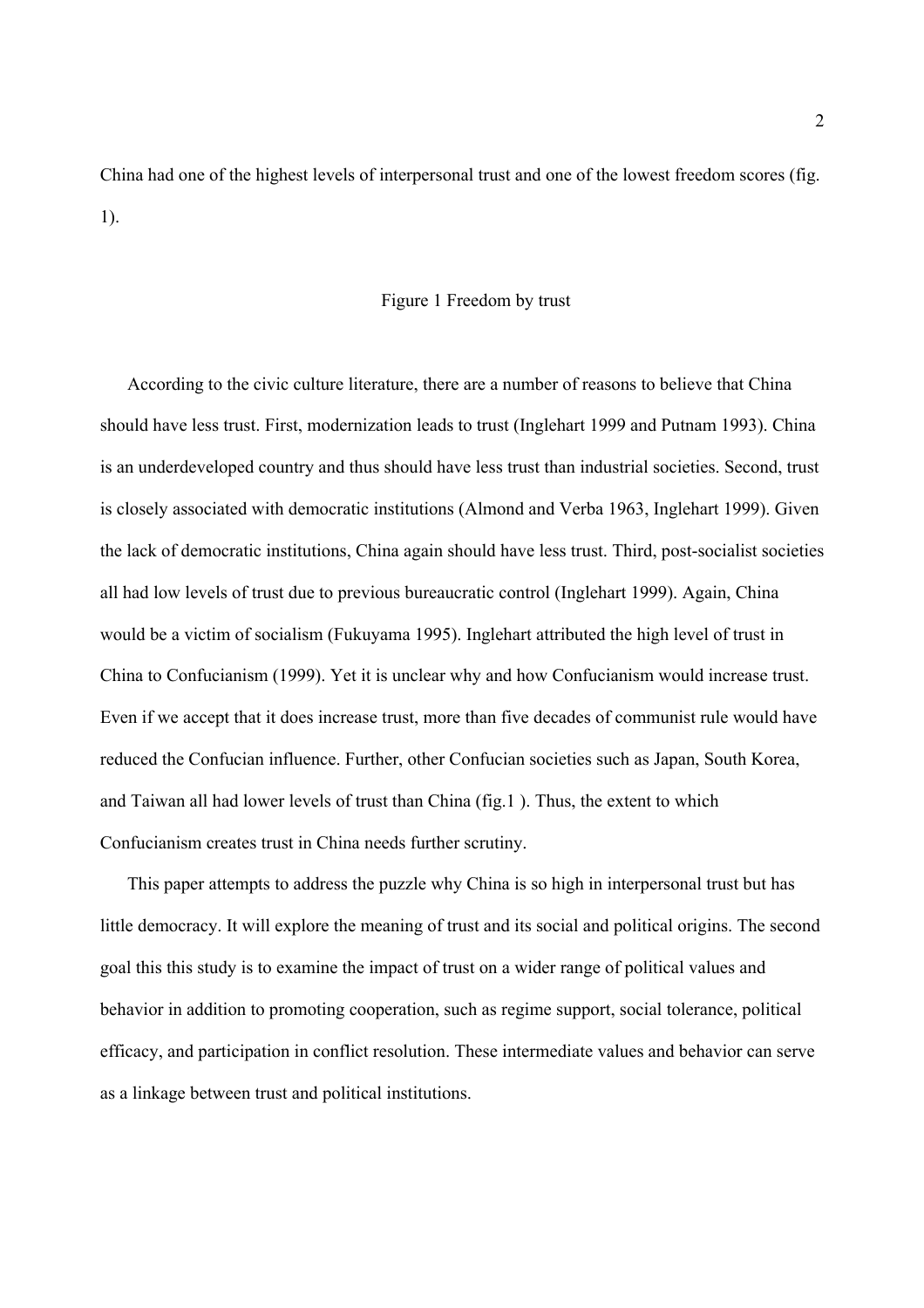## Trust and Democracy

On the surface, the civic culture literature only claims that trust can stabilize but not create democracy. For example, although Inglehart (1999) finds a strong relationship between trust and democracy, he is cautious and tries not to claim that trust is able to create democratic institutions. Yet a closer reading suggests that Inglehart strongly implies in several different ways that trust does more than simply stabilizing democracy. First, in his statistical analysis, trust is used as an independent variable against both democratic stability and the level of democracy. The latter is measured by the Freedom House Rating which is an index of institutional political rights and civil liberties in different societies.<sup>1</sup> Methodologically, Inglehart shows us an effect of trust in increasing institutional democracy. Second, Inglehart argues that "economic development is conducive to democracy … because it encourages supportive cultural orientations [trust]"(Inglehart 1999, p. 97). In this statement, trust seems to be the catalyst of democratization under modernization. Third, Inglehart carefully separates elite-initiated democratization from the successful functioning of democratic institutions. He seems to say that the latter requires trust and the former does not. Yet he agrees that democratic elections will not be possibly initiated if the elite do not believe in cooperation and loyal opposition. Again, this connection between elite and trust suggests that trust is conducive to the rise of democracy.

Inglehart is also careful in asserting that democracy creates trust. Instead, he makes a distinction between protestant and Confucian societies on one hand and Catholic, Orthodox, and Islamic societies on the other. The former group is associated with high trust and the latter with low trust. But in other places, he implies that political system matters. One example is the lack of trust

 $\overline{a}$ 

<sup>&</sup>lt;sup>1</sup> See (http://www.freedomhouse.org/research/freeworld/2003/methodology.htm).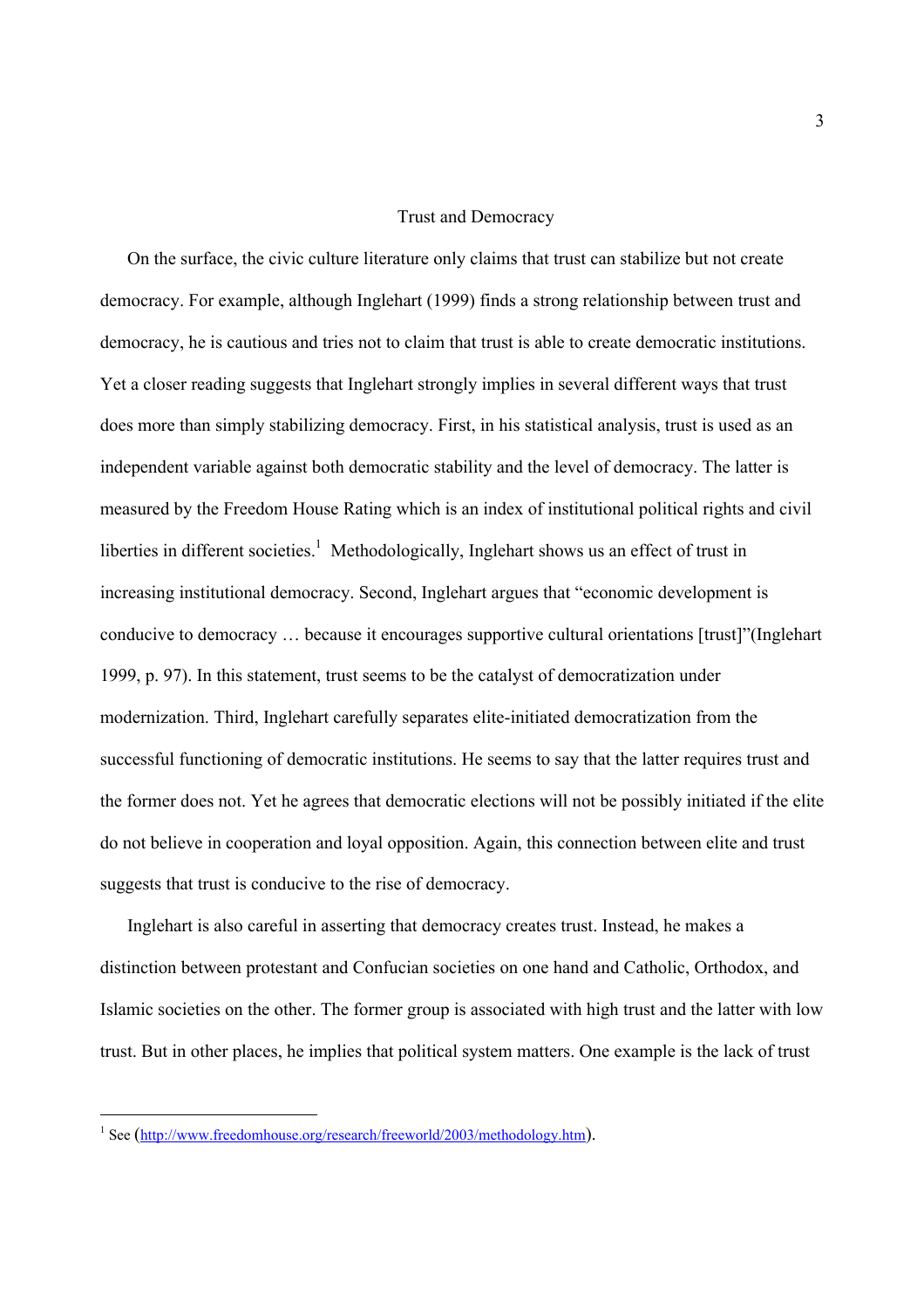in post-socialist countries due to their previous bureaucratic authoritarian political systems. The other example of Inglehart's belief in democracy promoting trust is the explicit statement that "democracy makes people happy and trusting" (Inglehart 1999, p. 118).

Empirically, the lack of democracy in some high-trust societies such as China and the lack of trust in some democratic societies (fig. 1) cast serious doubts on the supposedly close tie between trust and democracy and on the ability of trust to create democracy (also see Seligson 2002). Although Inglehart claims that his findings about the close relationship between trust and democracy is based on more than 70% of the world population, this empirical foundations is shaken if China's 20% of the world population is excluded. Based on only half of the world's population, the likelihood of a positive relationship between trust and democracy is about half and half.

Conceptually, it is strange to think that trust is only an asset for democratic regimes. Why can't it be good for any regime? For an authoritarian regime, more trust of the state reduces the need for coercion and thus, increases regime legitimacy. If anything, too much trust may not be good for democracy, since trust may discourage citizens from directly challenging the state. One of the civic culture school's findings is that trust is based on subjective well-being which is created by democracy (1999). Yet there is no reason to believe that subjective well-being and trust only exists in a democracy. Trust may nurture both democratic and authoritarian regimes as it may courage certain values and behavior that serve as lubricants in state-society relations.

In this paper, I argue that neither is trust caused by democracy nor would it necessarily lead to democracy. In stead, trust is a product of regime stability and solidarity.

Origins of trust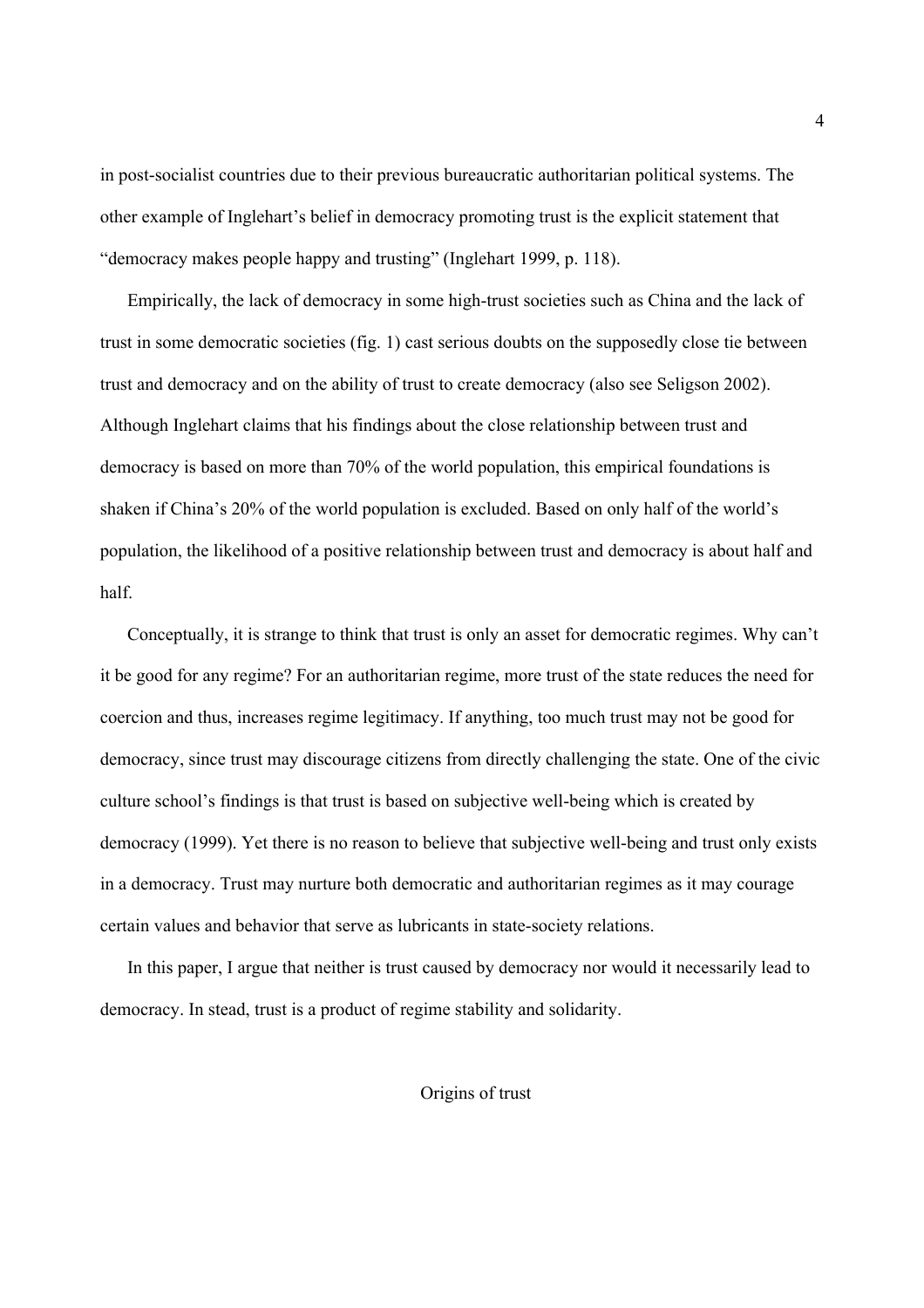One goal of this paper is to further clarify trust. Early research defined trust in China as "traditional" trust (Inglehart 1999 and Tang 2005). This definition of traditional trust requires further clarification. Does tradition mean Confucianism or socialism? Could modern trust develop in China under rapid industrialization and marketization? Does the gradual decline of trust in the 1990s<sup>2</sup> mean the beginning of the collapse of traditional trust under modernization? Or does it mean a shift of the origin of trust from tradition to modernity. In other words, the trust we see in China today may be based on new meanings comparing with the trust in earlier studies.

At least three factors are related to trust. First is tradition. Evidence shows that tradition promoted interpersonal trust in the early years. Trust at that time was based on traditional ties. There is a strong sense of family and kinship based social structure in China. There is a clear distinction between insiders and outsiders. Lieberthal (2004) vividly illustrates this distinction. According to him, a Chinese family would ignore a starving beggar but take any distant relative who shows up at the door. Chinese visitors to the U.S. in the 1980s had to be specifically instructed not to stand and laugh but help some one injured in an accident (p. 16). One objective of this study is to examine current level of kinship trust and how it is related to the overall interpersonal trust.

The second important component of Chinese social life is the legacy of socialism. The communist party attempted to replace traditional economic and social values and activities with a socialist system in which public ownership, central production plans, and centrally controlled wealth distribution were put in place to eliminate individual and family interests and promote political loyalty to the collective. As a result, society is organized into communities such as the people's communes and work units and interpersonal relationship is shaped in a corporate framework. Studies indicate that this corporate culture continued to exist under market reform. For

<sup>&</sup>lt;sup>2</sup> For example, 60% respondents showed trust in the 1990 World Values Survey and in the 1992 40-city Chinese Urban Survey. In the 2000 World Values Survey, that number dropped to 55%. In the 2004 Chinese Values and Ethics Survey, it was 49%. See Tang 2005, figure 5.1.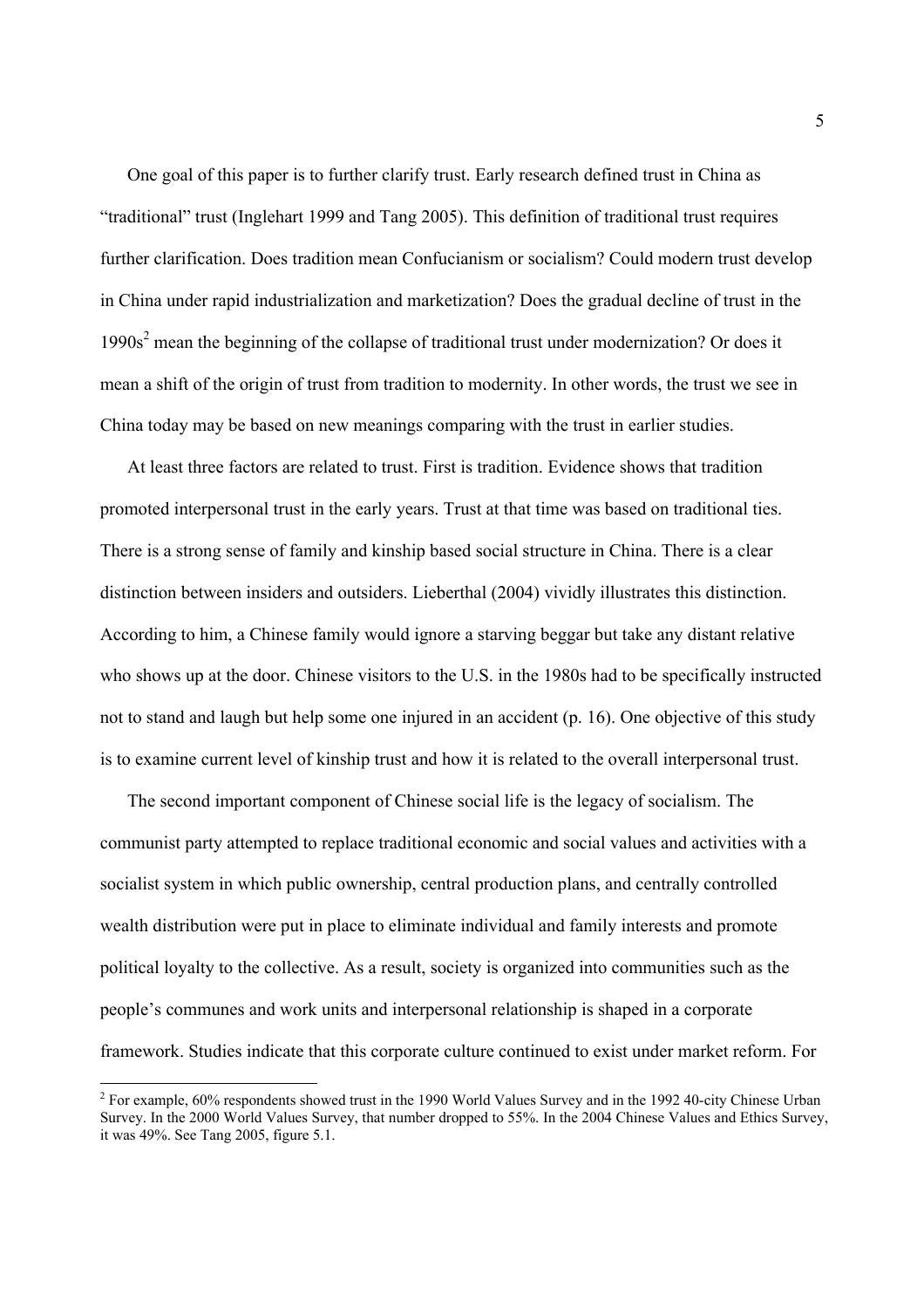example, although income stratification rose rapidly in the 1990s, most of the inequality can be explained by between group difference than by within group difference (Wang and Wang 2004), suggesting a persistent group coherence. The question is whether this corporate environment encourages or discourages interpersonal trust. The pessimist sees a dark picture. The monolithic control by the party in distribution of wealth and services and planned production based on societal need would create alienation and distrust. The optimist sees a positive impact of the corporate environment in interpersonal relations (Whyte and Parish 1984, Bryant 2004). Job security, income equality and the priority of group interest discourage individual competition and promote the feeling of solidarity. In this view, interpersonal trust should be high in a corporatist culture.

The third important component of Chinese life is economic growth and marketization. Marketization brings back individual interest and intensified interpersonal competition. Trust would decline. On the other hand, market economy leads to social diversification and cooperation. Interpersonal trust would seem to grow. The impact of economic growth and rapid improvement of living standard on trust is also unclear. On one hand, modernization would seem to discourage group-based social interaction and increase the sense of privacy as more and more people are moving into guarded residential areas. After all, many developed societies showed lower levels of trust than China (fig. 1). Yet economic modernization increases education and income. These factors will increase individual citizens' involvement in civic activities such as membership in associational groups and other types of civic participation. If one believes the civic culture literature, interpersonal trust should improve in a modern society (Inglehart 1999, Putnam 1993).

This paper will examine the roles of the above factors in interpersonal trust. It will address the question why trust is so high in China and what is its exact meaning. With newly available survey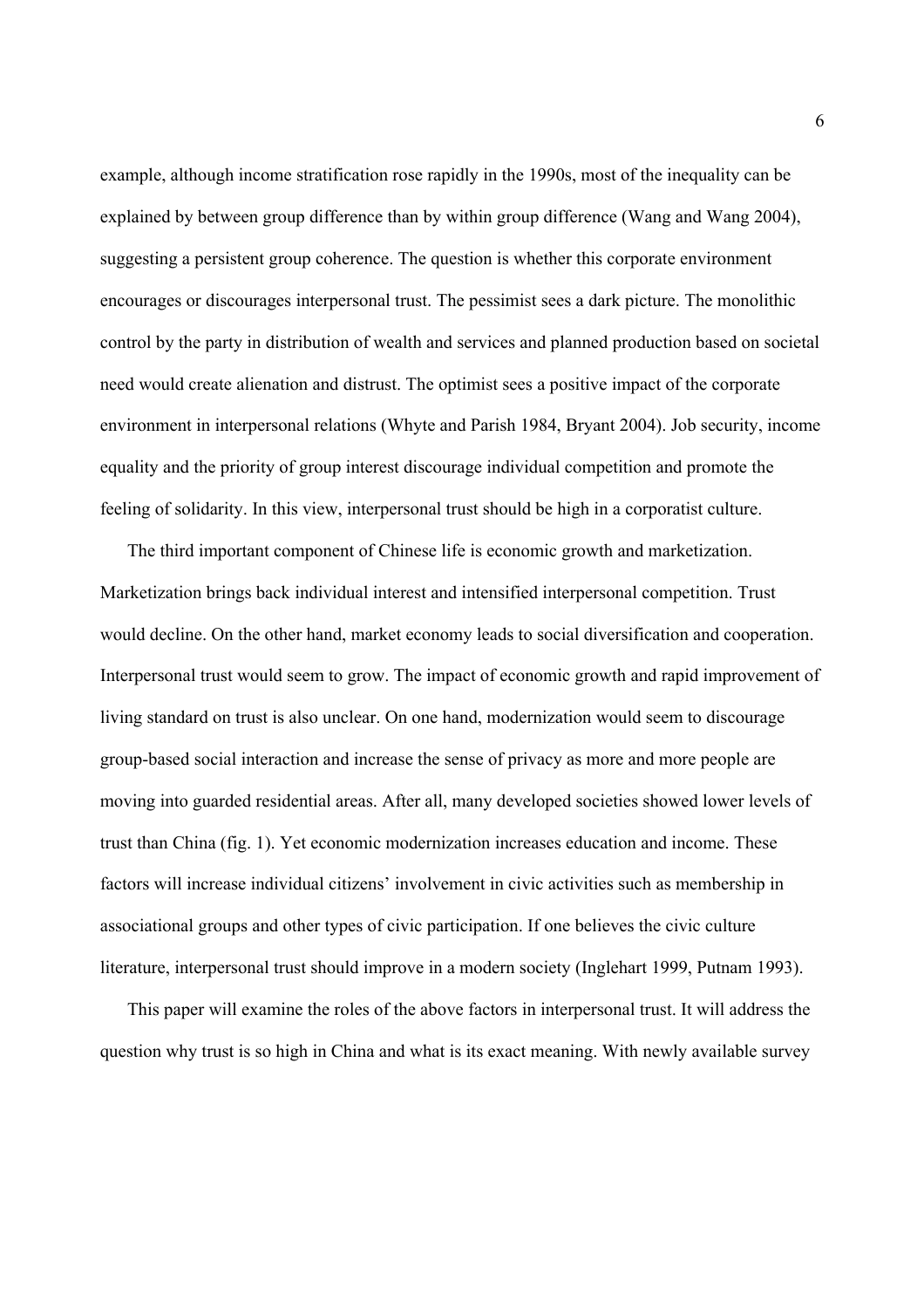data, it will also examine the impact of different types of trust on other political attitudes and conflict resolution behavior.

Most of the data in this paper are drawn from a 2004 Chinese Values and Ethics Survey (*Zhongguo Gongmin Sixiang Daode Guannian Zhuangkuang Diaocha*) conducted by the Research Center for Contemporary China at Peking University. This survey is the product of a joint project sponsored by the Ford Foundation, Peking University and the University of Pittsburgh.<sup>3</sup> The survey consists of 7714 respondents in 200 townships and districts from 100 counties and cities. The random sample is based on a pioneer spatial sampling technique, effectively including the migrant workers that can take as high as a third of the urban population (Landry 2003). This group of people was difficult to capture by traditional samples based on household registration. Another advantage of the 2004 survey is that it includes both rural and urban residents. Earlier studies on trust only included urban residents.<sup>4</sup>

## Findings I: Classification of trust

This section will explore the meaning of trust with survey data. The 2004 survey contains the same interpersonal trust question "can most people be trusted?" as in the 2000 World Values Survey. 49% (weighted) of the 2004 respondents answered "yes", indicating a continuous high level of interpersonal trust in China.

One set of questions in the 2004 survey is about how much each respondent trusts each of 14 groups of people. Each group has a trust thermometer from 0 (no trust) to 100 (most trust) based on the 7714 respondents' ratings (fig 2). The most trusted groups are family members (95) and

 $\overline{a}$ 

<sup>&</sup>lt;sup>3</sup> Co-principal investigators include Mingming Shen and Ming Yang (Peking University), Yanqi Tong (University of Utah, Pierre Landry (Yale University), Jinyun Liu (University of Michigan) and Wenfang Tang (University of Pittsburgh).

<sup>&</sup>lt;sup>4</sup> For example, Tang's earlier study was based on an urban survey of 6 largest cities (Tang 2005).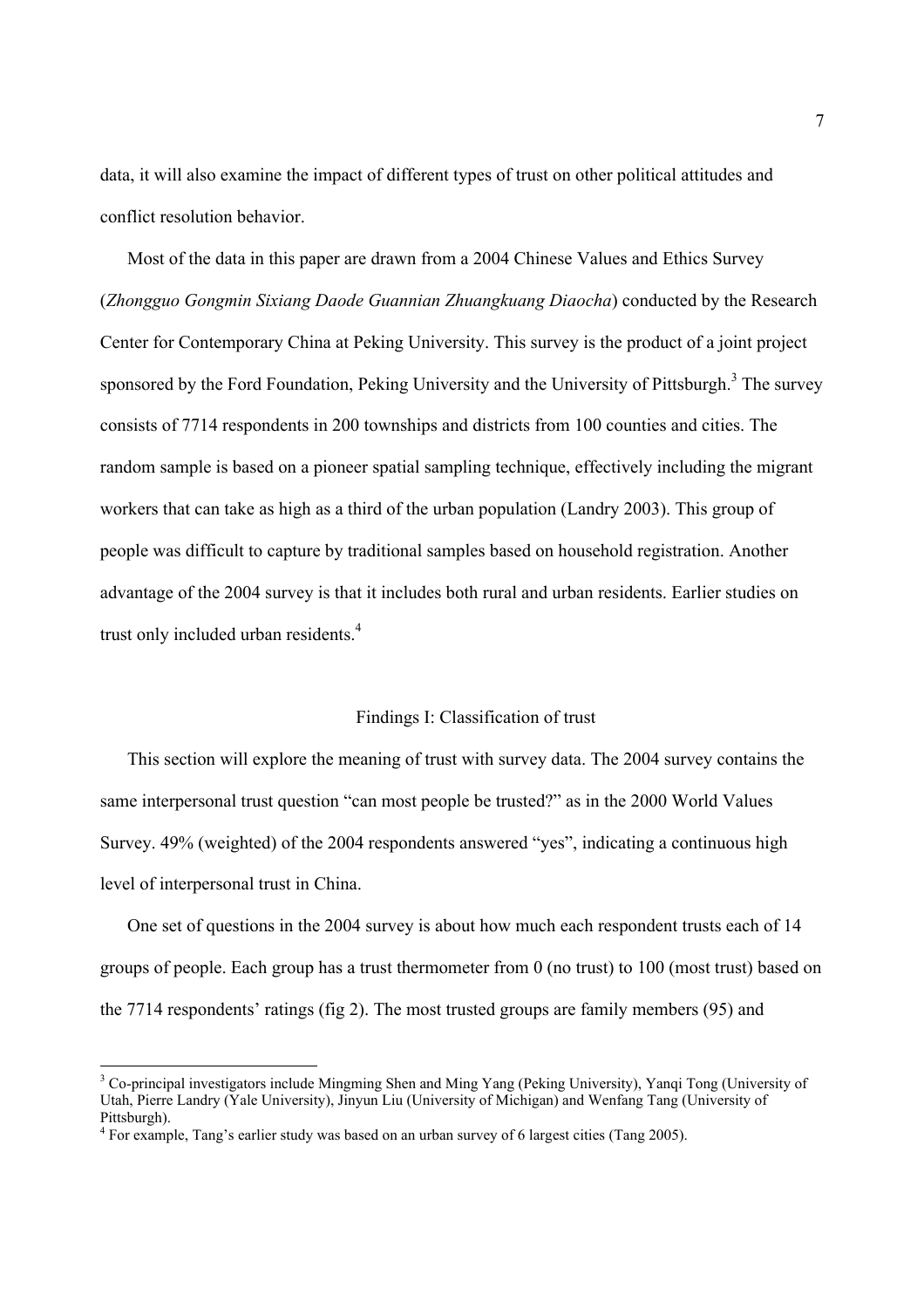relatives (78), followed by friends (72), neighbors (66), schoolmates (66), rural residents (64), people from the same geographic origin (tongxiang, 61), colleagues (61) and one's supervisors (60). At even lower levels are urbanites (48), businessmen (35), out-of-towners (33), foreigners (29) and strangers (23). Overall, trust seems to decrease as the distance between one's immediate family and a given group increases.

### fig. 2 Trust thermometers

A visual display of the trust ratings (fig. 2) indicates that the 14 groups fall into three clusters. Family and relatives are in the first group with the highest trust ratings. Friends, neighbors, schoolmates, rural residents, people with the same geographic origin, coworkers and supervisors are in the second group with the second highest ratings. Urbanites, businessmen, out-of-towners, foreigner and strangers are in the third group with the lowest ratings. This classification is confirmed by a factor analysis which nicely categorizes the 14 groups under three factors (table 1). The factor analysis results indicate that family and relatives are more closely related to each other and fall in the same category. This category is based on traditional kinship ties which are the closest to one's immediate self and can be described as *parochial trust*. Friends, neighbors, schoolmates, rural residents, same geographic origin, coworkers and supervisors are more related to each other than to other groups and thus, belong to another category. This category is about one's immediate social and economic environment. Given the authoritarian nature of China's political system, this environment is still closely monitored by the state. Trust developed in this environment can be described as *corporate trust*. It is no surprise that the factor analysis puts rural residents in this category, since rural life still creates greater community solidarity than urban life.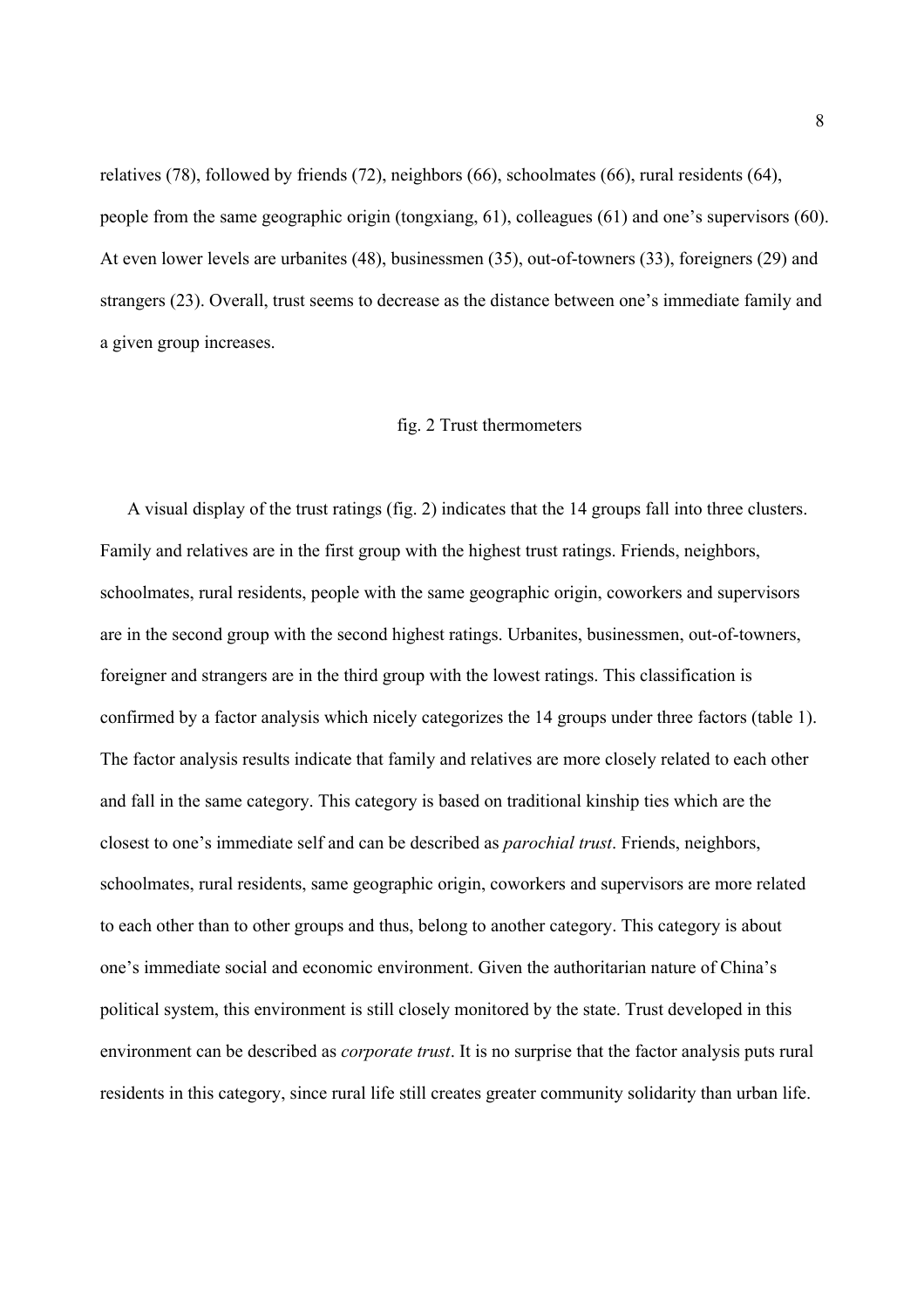The third category of related groups contains urbanites, businessmen, out-of-towners, foreigners and strangers. This category is in the third zone away from one's immediate self. It is the most abstract type of trust based on one's civicness and can be defined as *civic trust*. For the same reason of putting rural residents in corporate trust, it is no surprise that urbanites are defined as part of civic trust, since urbanites may represent the modern lifestyle that creates less corporatist community solidarity but more technologically defined civic communities.

## table 1 classificatio of trust

To further examine the meaning of trust, we need to look at the impact of individual and environmental characteristics on different types of trust, including age, gender, education, income, ethnicity, party membership and regional living standard. Age ranges from 18 to 66 in the 2004 survey. It is divided by 10 in order to enlarge the impact of each year of age on trust by 10 times, making the regression coefficient more visible. Female is coded 1 and male 0. Education is measured by the respondent's total years of formal education, ranging from 0 to 23 in the sample. Income is the respondent's total family income in 2003. The original income scale is from 1 to 16, representing 16 income levelsl. This scale is converted into a 0-1 scale [(family income-1)/15] in order to make the income impact easier to interpret. About 6.4% of the sample consists of ethnic minorities with Mongolian, Zhuang, Korean, Muslim, Tibetan, Uygur, Mandarin, Tujia, Yi, Xibo and other origins. Since the number of respondents in each ethnic group is too small to carry out separate analysis of each group, all these groups are combined into the non-Han group and coded as 0. All Han Chinese are coded as 1. The 6.9% of communist party members in the sample are coded as 1 and non-members as 0. Regional living standard is measured by the 2002 average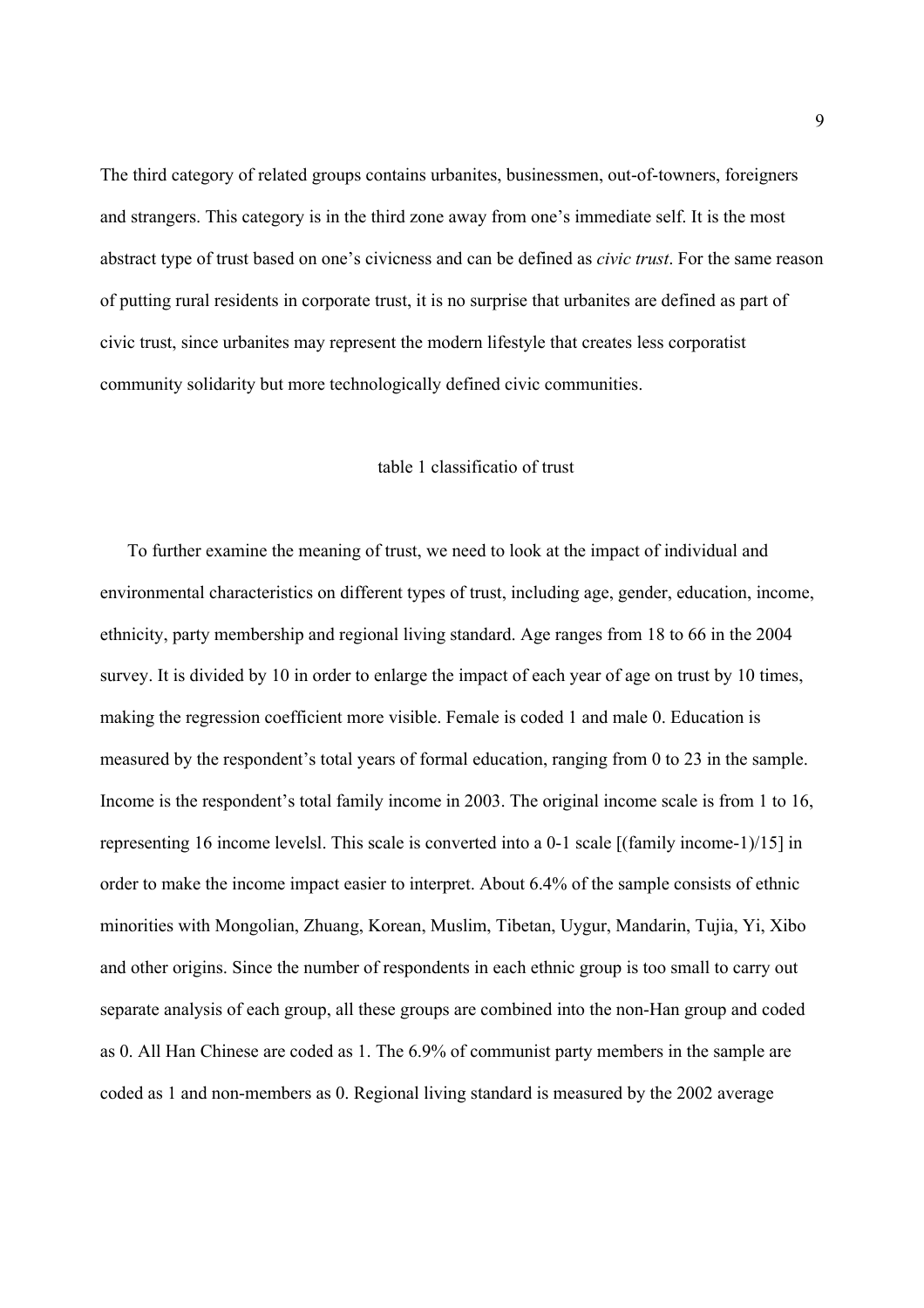household consumption in each province. Ideally, consumption should be measured at the township and urban district levels in order to better understand the respondent's attitudes. But this information is not available at the time of writing. The three types of trust are indices derived from the factor analysis results (table 1). Each type of trust is converted into a 0-1 scale so that the change of trust score can be interpreted as percentage change. Each of the three types is then examined against age/10, female, years of education, family income (0-1), han Chinese, party membership and the 2002 average provincial household consumption (fig 3).

### Figure 3 Trust type by individual and environmental characteristics

Age has a positive impact in all three types of trust. Expectedly, older respondents have a higher level of parochial trust than younger generations, perhaps due to more exposure to traditional influence. Older respondents also show more corporate trust. The oldest respondents in the 2004 survey were 66. These people were only 11 when the communist regime was founded in 1949 and completed their political socialization mostly under early socialism. The fact that the younger generations have less corporate trust indicates a gradual decline of the corporatist culture during market reform. Interestingly, older generations also have more civic trust than the younger ones.

Gender has no statistically significant effect on parochial trust. Chinese women are no more traditional than Chinese men. Women show more corporate trust but less civic trust than men. Overall, women seem to be more willing to stay in their known social and economic environment than men, while men seem to be more willing to explore the unknown.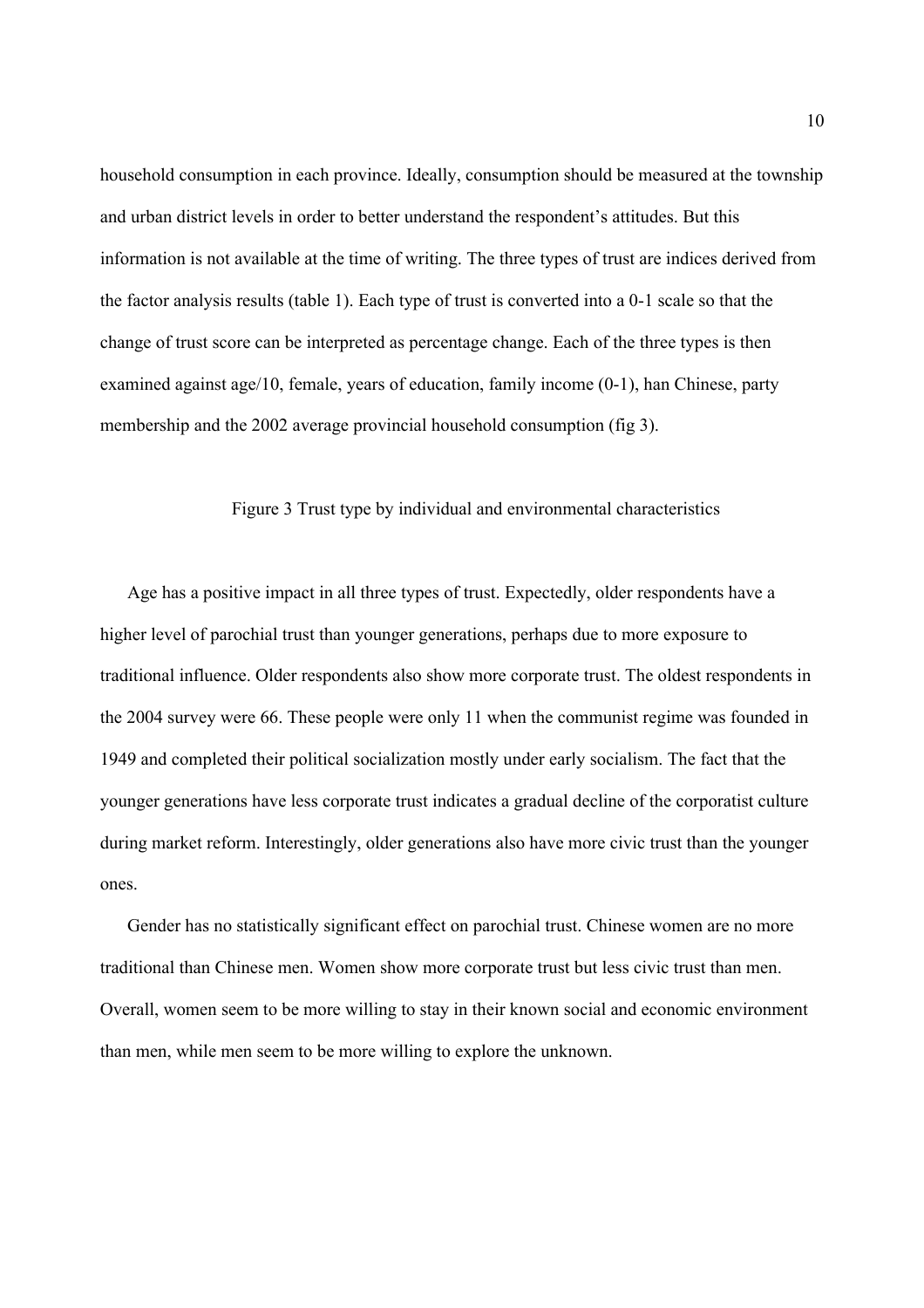Education and family income have no visible effect on parochial and corporate trust, but they both increase civic trust. The role of education and income is untreatable since education teaches people abstract knowledge (theory) about the unknown world and income provides more resources and freedom to explore the unknown world. These findings support the civil culture literature about modernization's positive effect on trust.

Similarly, being a han Chinese has no difference with non-hans in parochial and corporate trust, but has more civic trust than non-hans. This finding is perhaps politically incorrect. Yet the statistically significant effect does indicate such a difference. A dominant ethnic group probably feels more security than minority groups in any society and therefore, tends to develop more trust of the unknown groups.

Party membership increases both corporate trust and civic trust. It is not surprising that corporate trust is high among party members since the party is the promoter of the corporate state in China. It is interesting, however, that the party also seems to promote civic trust. One possibility is that the party nurtures a supportive and cooperative atmosphere like a civic organization described in the civic culture literature. Paradoxically, this is precisely what one is told not to expect in a communist society by the civic culture literature.

Regional average household consumption has a statistically significant effect on all three types of trust. Economic development and improvement of living standards discourage both parochial trust and civic trust but encourage corporate trust. One possible explanation is that economic activities are no longer confined within the kinship network but are still not at the level of national or international integration. Instead, they are centered at the community or corporate level. As modernization and globalization continue, higher living standard will probably lead to more civic trust.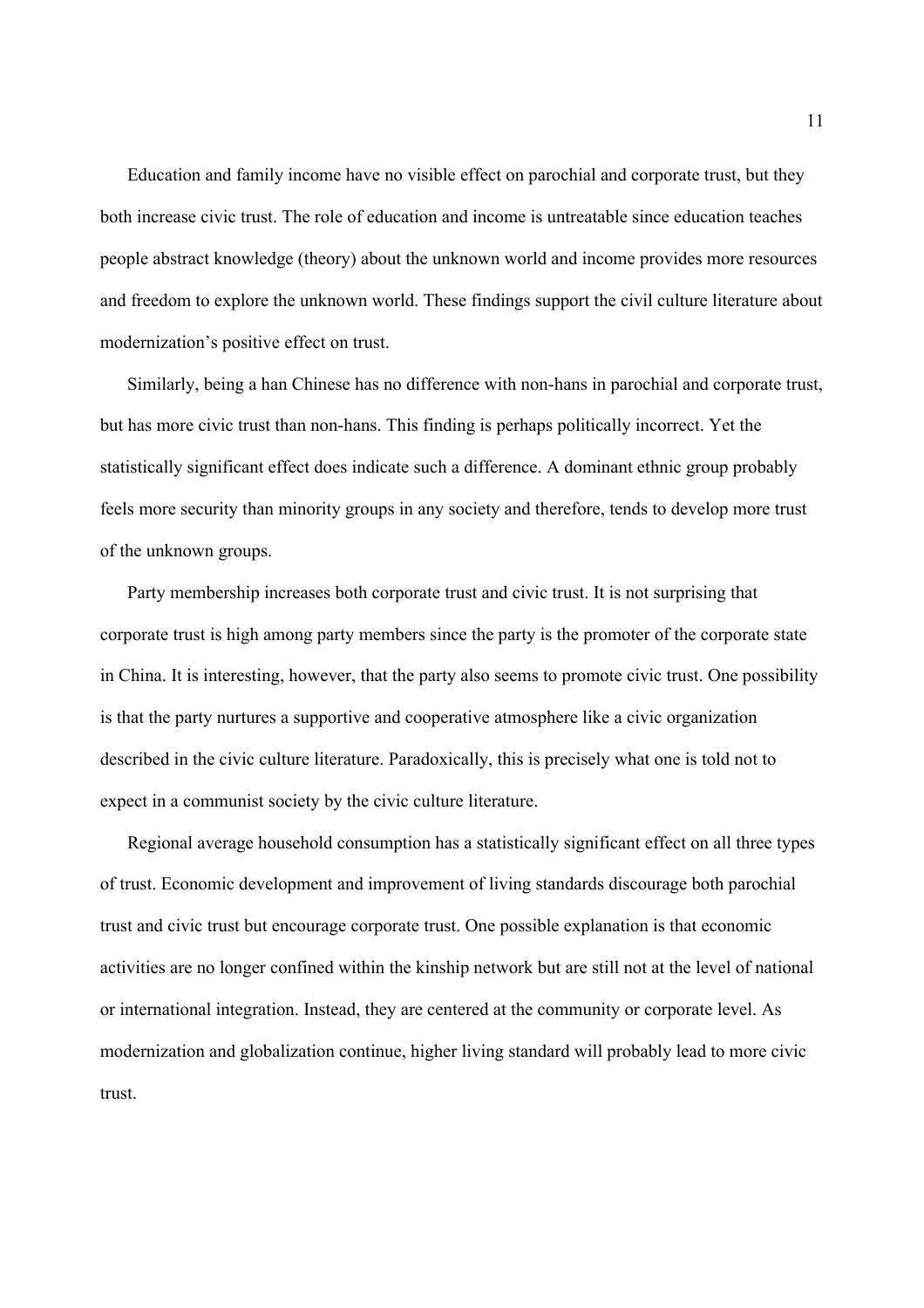In short, the findings in this section make an important contribution to further defining the meaning of trust. They show that trust has at least three dimensions - parochial, corporate, and civic. Parochial trust is associated with kinship-based traditional social and economic life style. Corporate trust carries the characteristics of China's authoritarian political system, as older generations with more experience of socialism, party members and people living in provinces of higher levels of regional economic development show more corporate trust. Civic trust is probably the closest to the kind of trust described in the civic culture literature. Judging by the broad scope of groups contained in it, this type of trust has the broadest scope. The fact that education and income increase civic trust further suggest that civic trust is similar to the kind of trust promoted by modernization in the civic culture literature. Finally, a "peaceful evolution" of the communist party seems to be underway as party members are developing civic trust.

## Findings II Trust and Democracy

 The previous section examines what creates trust. This section looks at what trust creates. First, we want to explore what type of trust actually contributes to the high level of interpersonal trust in China. If the Confucian explanation is correct, parochial trust should be more closely related to interpersonal trust. If the modernization explanation is true, civic trust should be more closely associated with Chinese interpersonal trust. Again if the civic culture school is right, corporate trust based on bureaucratic control should not be related to interpersonal trust. Interpersonal trust is measure by the question "Generally speaking, would you say that most people can be trusted or that you need to be very careful in dealing with people?" Two choices were given, "most people can be trust" (coded 1) and "meed to be very careful" (coded 0). The first choice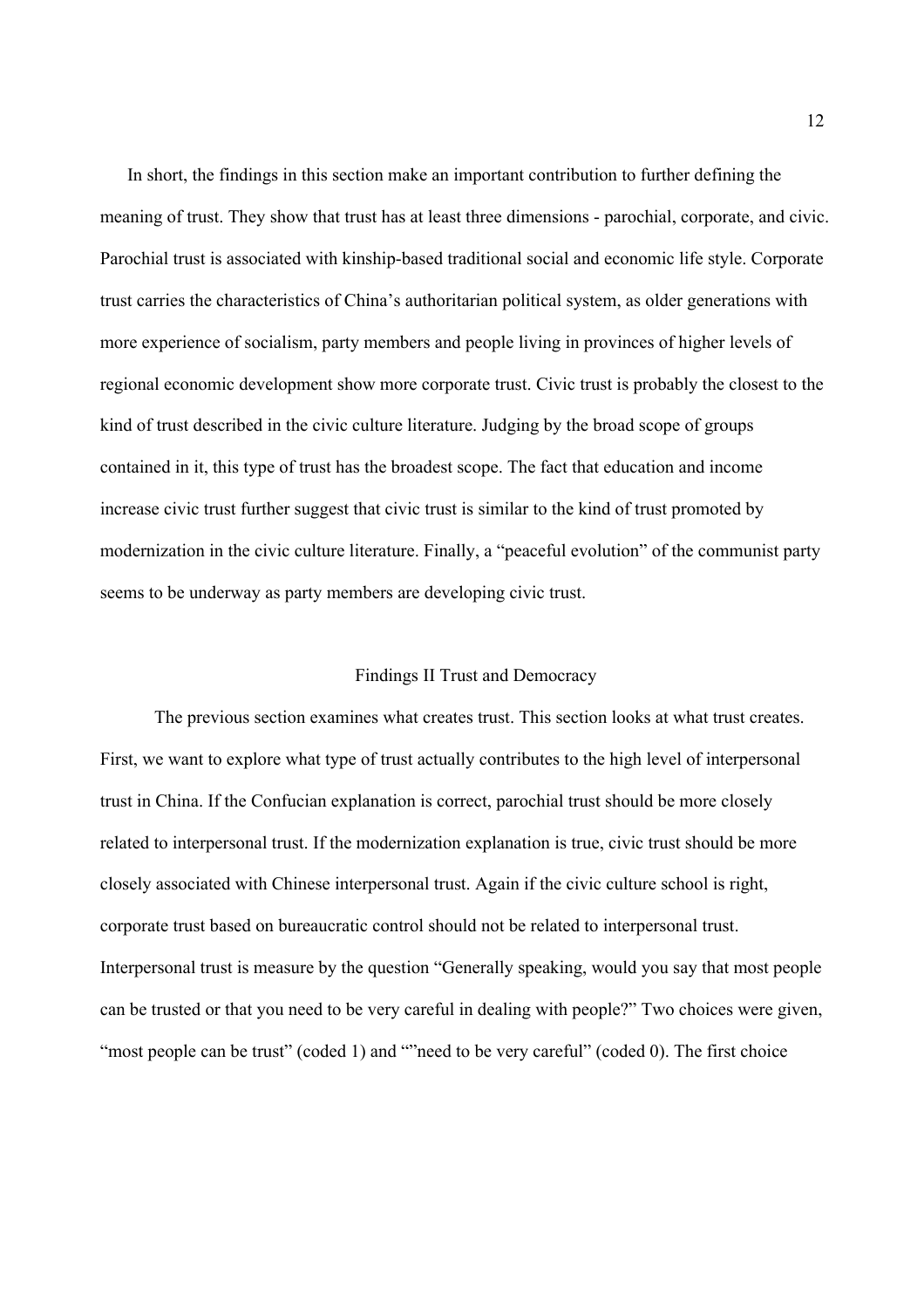indicates more interpersonal trust. This is the same question used in the World Values Surveys and Almond and Verba's (1963) 1959 6-country surveys.

Second, we know that trust promotes regime support in democratic societies. The question is whether trust also promotes regime support in an authoritarian state. If so, what type of trust would do so? Following the civic culture argument (Almond and Verba 1963), both parochial trust and corporate trust should increase regime support while civic trust should not. Regime support is measured by an index of the respondent's confidence in the following organizations: consumers' association, court, people's congress, legal defense, ombudsman's office, work unit, the communist party, public prosecutor's office, government, labor union, media, women's federation, and public security. A factor analysis indicates that these items are highly correlated with each other and only one factor is generated. Therefore, the factor index based on these items is an indication of regime support. The system support index is converted into a 0-1 scale.

Third, an important prerequisite for the successful functioning of democracy is tolerance which may lead to willingness to compromise and to respect diversity. We should expect that civic trust would encourage tolerance and parochial trust would discourage tolerance. It is unclear whether corporate trust would create tolerance. If the corporate control is rigid, corporate trust should not encourage tolerance for diversity. Yet a corporate culture is significantly different from the traditional kinship network. It represents a higher level of socialization that should be more tolerant of diversity. Tolerance is measured by the following question in the 2004 survey: Can you tolerate the following people to be your neighbors? The respondent was asked to choose from 1)absolutely not, 2)difficult to tolerate, 3)possibly can tolerate, and 4)can completely tolerate for each of the following groups: criminal record holders, foreigners, extreme conservatists, drunken, radicals, mentally ill patients, other ethnicities, migrant workers, drug addicts, AIDS patients, homosexuals,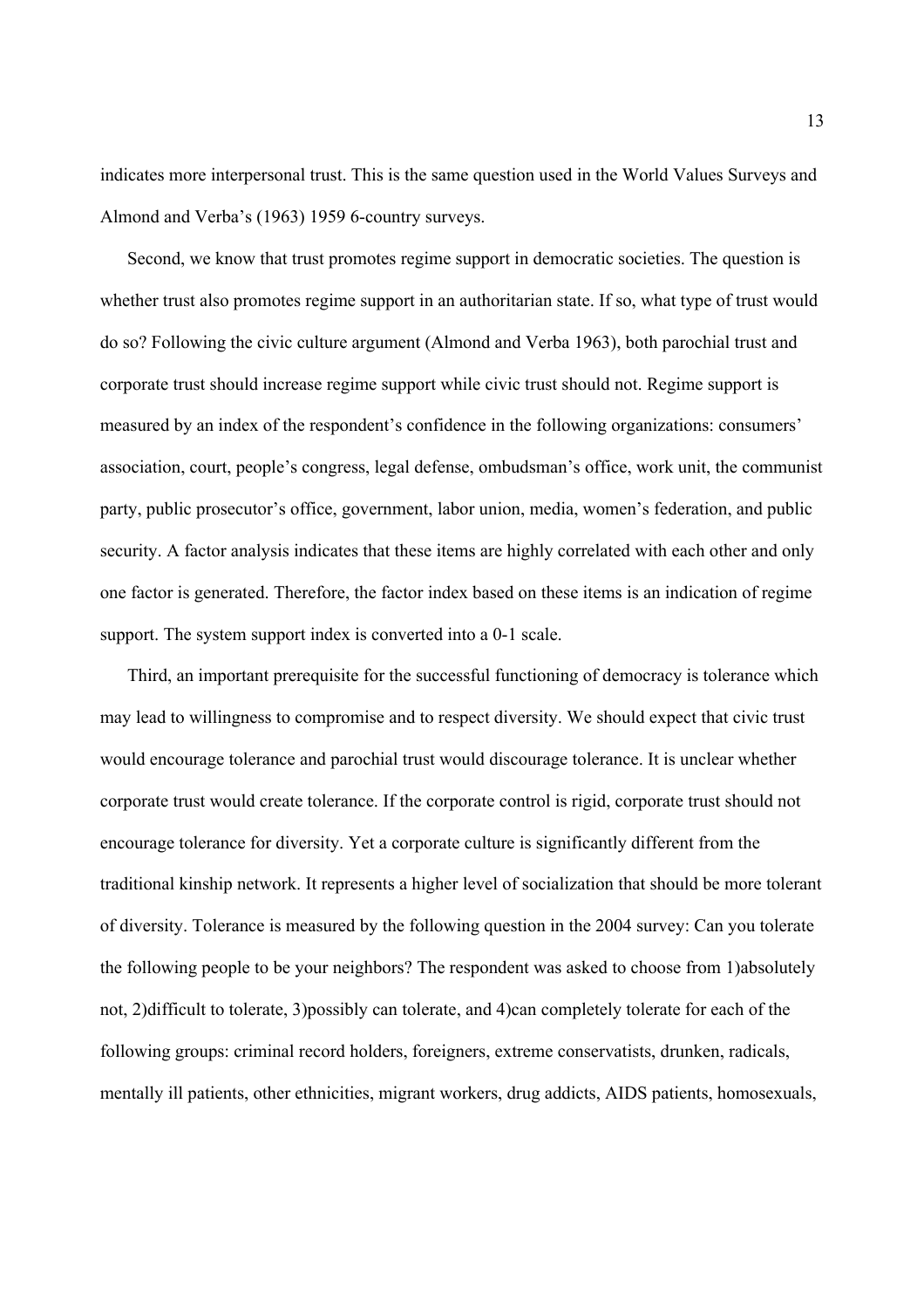and religious fanatics. These items are combined into a factor index with a 0-1 scale. 0 indicates no tolerance and 1 is the most tolerance.

Fourth, another important prerequisite of a successful democracy is the feeling of political efficacy. Political efficacy can assure citizens' active participation in government decision making. Again, we expect that political efficacy should be encouraged by civic trust but discouraged by parochial trust. If the consequence of bureaucratic control is alienation, corporate trust should not promote political efficacy. Efficacy is measured by 9 questions in the 2004 survey: 1)hiring a lawyer can win a lawsuit more easily; 2)people like myself can affect government decision making; 3)local people's congresses listen to the opinion of people like myself; 4)people are capable of expressing their opinions on the complex issues in a modern society; 5)in most times the government can solve the problems for people like myself; 6)government should not decide whether an ideas can be circulated in a society; 7)in most times the police can solve problems for people like myself; 8)ordinary people should question the government; and 9)one should not simply obey the government. For each question, strongly agree indicates more efficacy, agree shows some efficacy, disagree means less efficacy and strongly disagree is equal to no efficacy. These 9 questions are combined into a single factor index with a 0-1 scale where 0 means no efficacy and 1 is maximum efficacy.

Finally, conflict resolution is another important aspect of political life in which trust is likely to play a role. Trust is expected to discourage solving problems by violence and encourage civic solutions. The 2004 survey contains questions regarding the channels that the respondent would go through in order to solve a potential civil, economic, or administrative dispute. These include traditional channels such as mediation by relatives, friends, local celebrities, village or work unit leaders and government mediators, visiting governmental bureaus and the ombudsman offices, the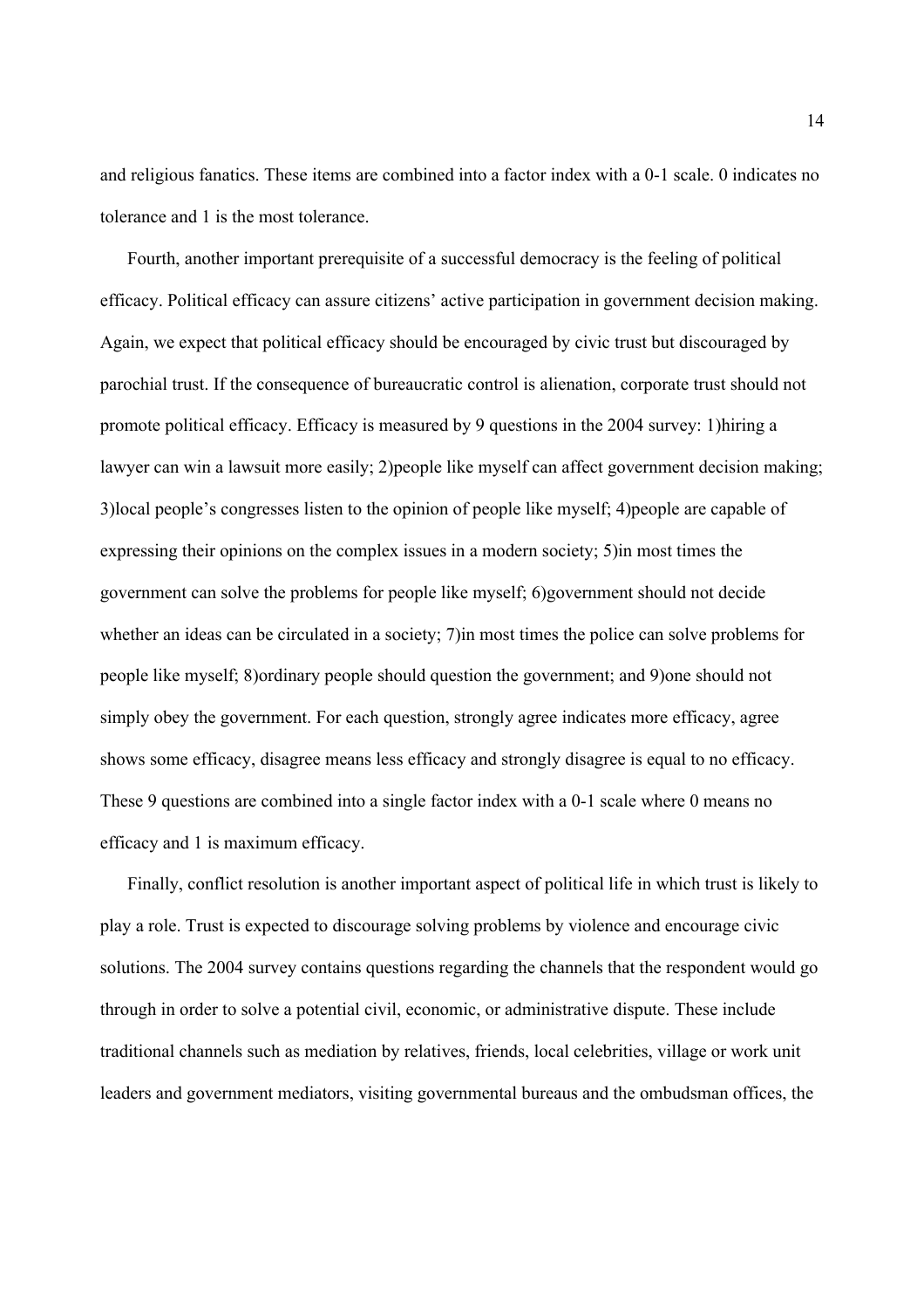government-controlled court, and direct negotiation with the other party. The second group includes "civic" channels such as visiting the elected officials in the People's Congress, reporting to the media and even protest and demonstration. The third group consists of resolution by force or other individual means. A factor analysis suggests that these channels can be grouped in three categories, traditional solution, civic solution and taking the law in own hand (appendix 2). Each solution is measured by a 0-1 factor index consisting of the channels in that category. The value 1 indicates the most willingness to adopt that solution and 0 means no desire to use that solution.

OLS regression is used to examine the role of each type of trust on the above-mentioned values and behavior: interpersonal trust, regime support, tolerance, political efficacy, and conflict resolution (fig. 4).

## Figure 4 Impact of trust type on attitudes and behavior

As expected, civic trust plays a significant role in promoting interpersonal trust, tolerance and political efficacy. It also discourages system support, traditional conflict resolution and dispute resolution by force. According to the civic culture school, these are all desirable attitudes and behavior for creating democracy. Somewhat unexpected is the negative impact of civic trust on adopting civic solution. One possibility is that civic trust is associated with the desire to create a new set of civic institutions and to boycott the existing single-party controlled people's congresses and media.

Parochial trust does not seem to promote democracy and participation. It does not encourage any type of citizen-initiated conflict resolution and decreases tolerance and political efficacy. It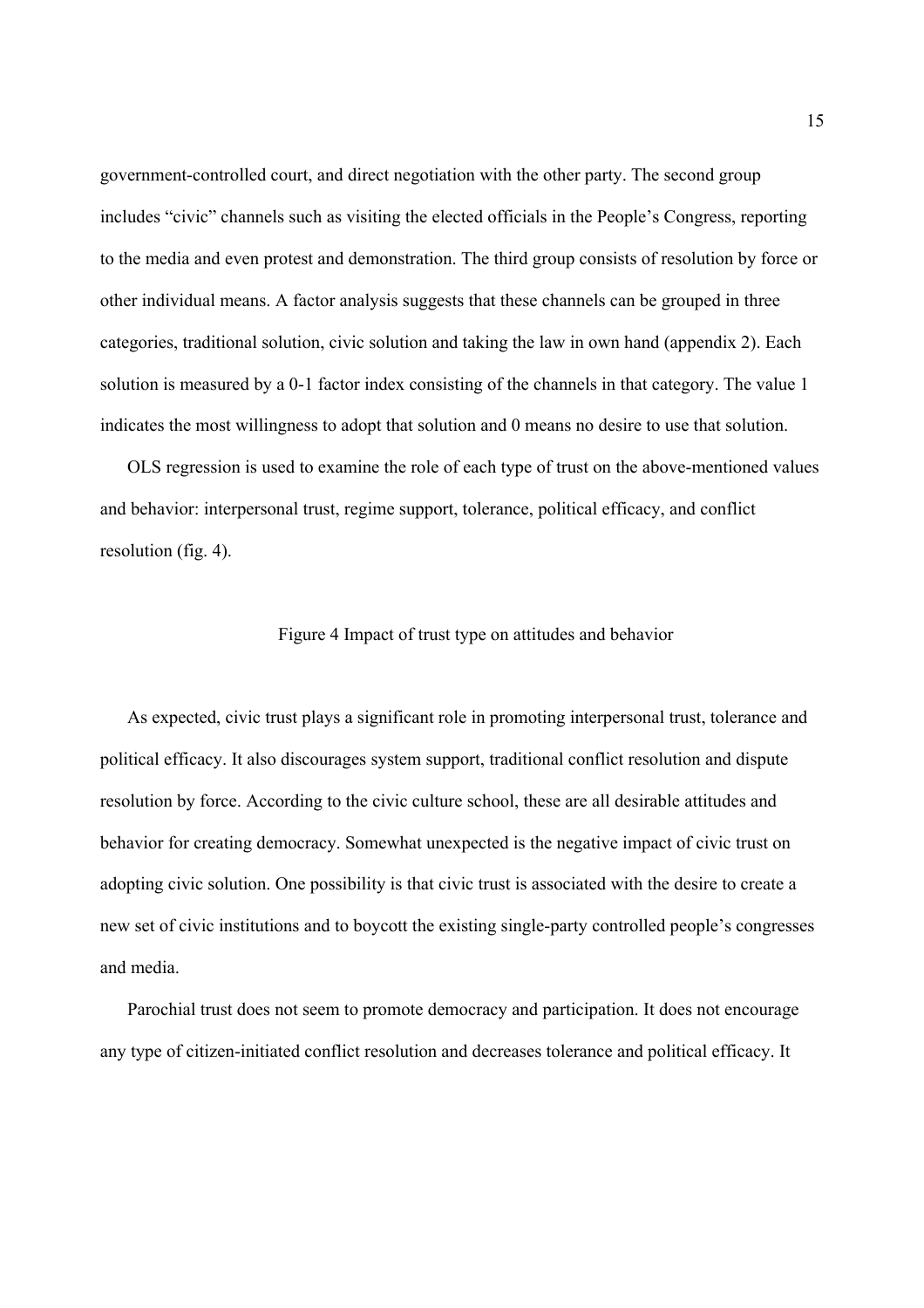strengthens passive regime support and has no effect on interpersonal trust. This last finding does not support the Confucian explanation of China's high level of interpersonal trust.

Perhaps the most interesting and ambivalent is corporate trust. On the one hand, it strengthens regime legitimacy of the authoritarian state by encouraging regime support and traditional conflict resolution and by discouraging violent behavior. On the other hand, corporate trust plays a strong role in promoting democratic values and behavior including interpersonal trust, tolerance, political efficacy and civic conflict resolution. In other words, corporate trust serves a dual function, promoting limited democracy while preserving political order and regime solidarity.

## Summary

 Now let us return to the questions proposed earlier in this study: why trust is so high in China and whether trust creates democracy. Although parochial trust is the highest in China, it fails to nurture interpersonal trust. Instead, interpersonal trust in China is derived from the same "civicness" as in democratic societies. Another unlikely source of interpersonal trust is China's bureaucratic-corporate political environment. Together with civic trust, corporate trust contributes just as much to China's high level of interpersonal trust. The findings in this study support the prediction by the civic culture school about the positive relationship between civic trust and interpersonal trust. They provide no prove, however, of the predictions derived from the civic culture literature that civic culture can only grow in a democratic society, that authoritarian societies discourage trust, and that Confucianism supports civic culture.

Similarly, the findings about the sources of trust also address the second question of whether trust creates democracy. The finding about how civic trust promotes democracy seems to support the assertion that trust is closely associated with democracy. But the question is why an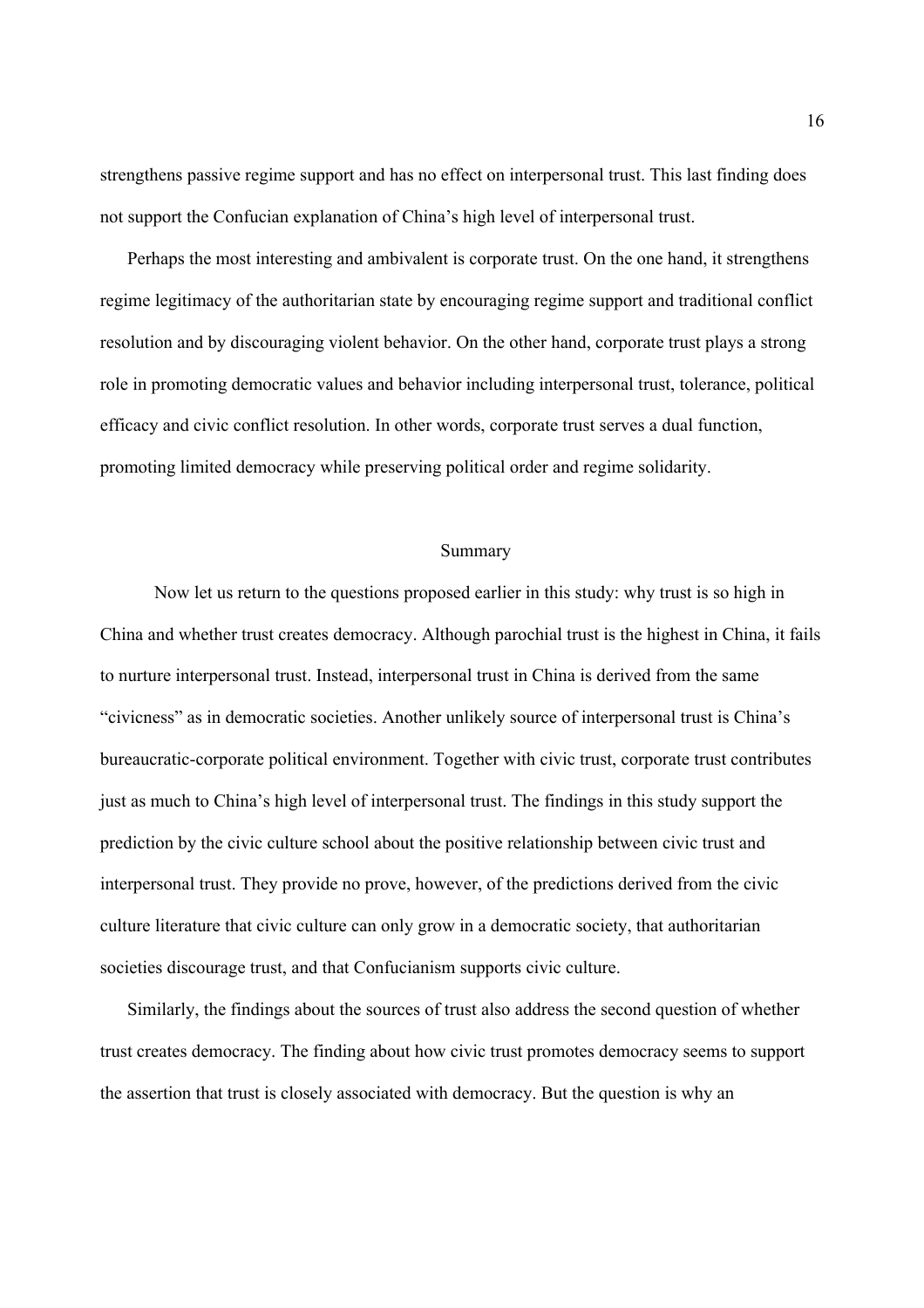authoritarian society like China can develop civic trust in the first place. Clearly, democracy is neither a necessary nor a sufficient condition for trust. The strong effect of corporate trust on both democratic values and behavior and on the stability and smooth functioning of China's authoritarian regime further weakens the association between civic culture and democracy. Thus, a trust-based civic culture can grow in both democratic societies and non-democratic societies and can serve to improve regime stability in any political system, not only in democracy. For the time being, there does not seem to be a clear relationship between trust and democracy. In the long run, whether trust will bring democratization or regime stability depends on whether it is based on civic trust or corporate trust.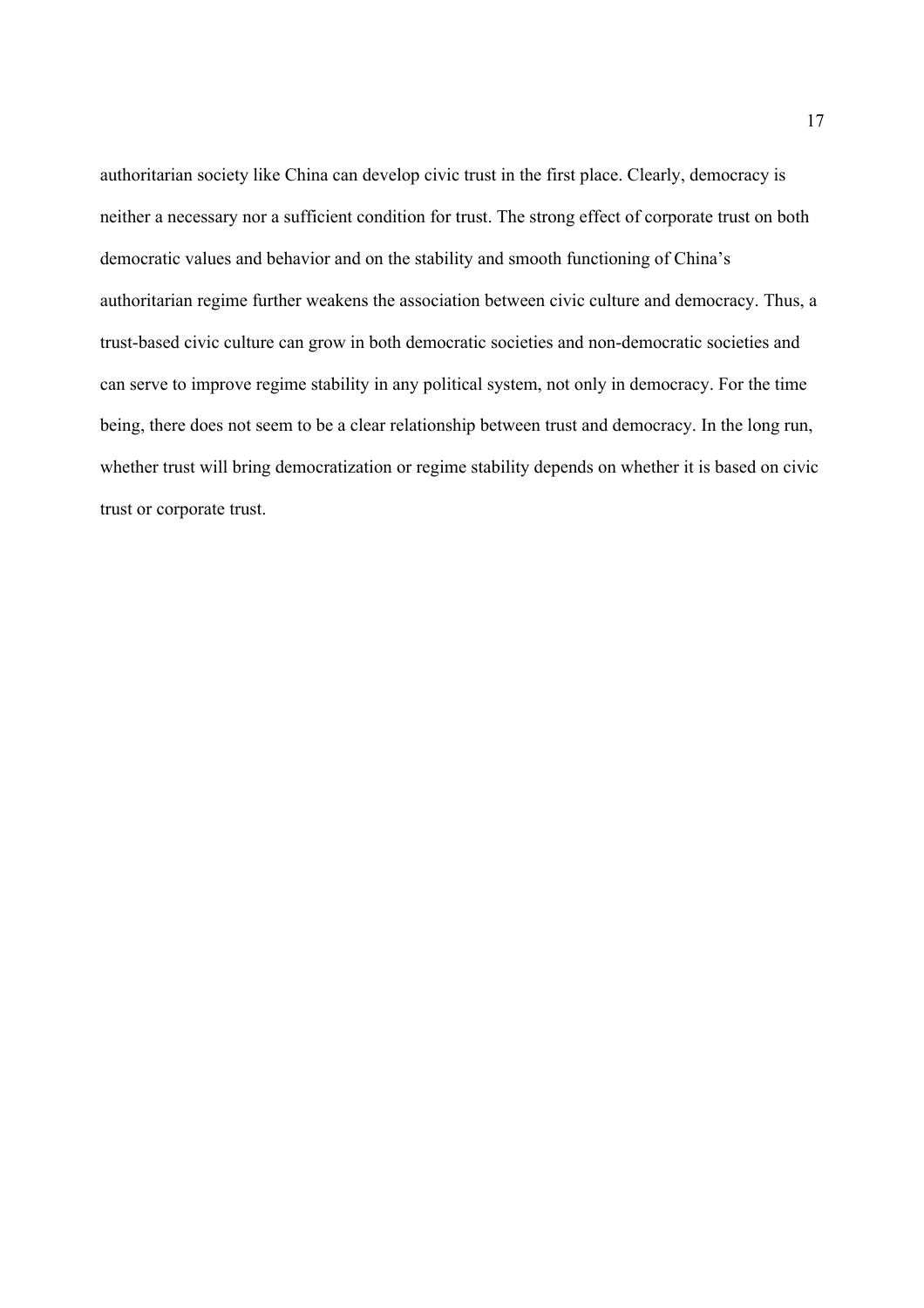### References

- Almond, Gabriel A., and Sidney Verba. 1963. *The Civic Culture: Political Attitudes and Democracy in Five Nations*. Princeton: Princeton University Press.
- Bryant, Lee Ouyang. 2004. *Songs of the Battlefield*, Ph.D. dissertation. University of Pittsburgh.
- Fukuyama, Francis. 1995. *Trust: The Social Virtues and the Creation of Prosperity*. New York: Free Press.
- Inglehart, Ronald. 1999. "Trust, Well-Being and Democracy," in *Democracy and Trust*, ed. Mark E. Warren. Cambridge: Cambridge University Press.
- Landry, Pierre F. 2003. "Reaching Migrants: Incorporating the 'Moving Population' in the Beijing Area Study," Department of Political Science, Yale University.
- Lieberthal, Kenneth. 2004. *Governing China: From Revolution Through Reform*, 2nd ed. New York: W. W. Norton.
- Putnam, R. D., with R. Leonardi and R.V. Nanetti. 1993. *Making Democracy Work: Civic Tradition in Modern Italy*. Princeton University Press.
- Seligson, Mitchell 2002. "The Renaissance of Political Culture or the Renaissance of the Ecological Fallacy," *Comparative Politics*, Vol. 34, April, 2002, pp. 273-292.
- Shi, Tianjian. 2001. "Cultural Values and Political Trust: A Comparison of the People's Republic of China and Taiwan," *Comparative Politics* (July):401-419.
- Tang, Wenfang. 2005. *Public Opinion and Political Change in China*. Palo Alto, Calif.: Stanford University Press.
- Tang, Wenfang and William Parish. 2000. *Chinese Urban Life Under Reform*. New York: Cambridge University Press.
- Wang, Feng and Tianfu Wang. 2004. "Categorical Sources of Income Inequality: The Case of Urban China," Department of Sociology, University of California, Irvine.
- Whyte, Martin King and William L. Parish. 1984. *Urban Life in Contemporary China*. Chicago: University of Chicago Press.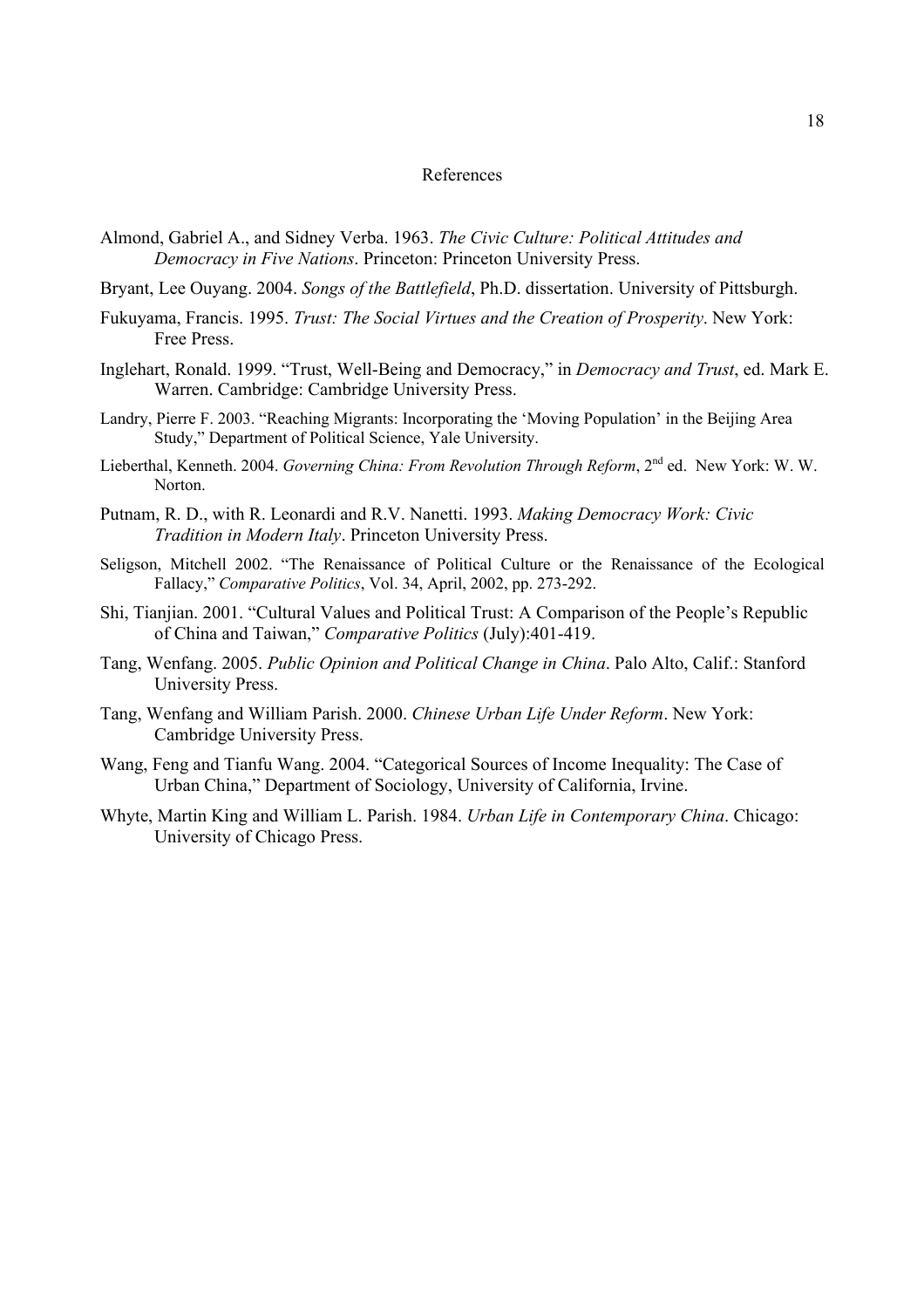

Figure 1. Freedom by Interpersonal Trust (see D:\My Documents\legal survey\trust\free trust 2.do) Note: Interpersonal trust is the average percentage who said "most people can be trusted" in each country. Freedom House Ratings range from 0 (no freedom) to 1 (maximum freedom). Sources: 2000 World Values Survey and 2003 Freedom House Ratings (http://www.freedomhouse.org/ratings/)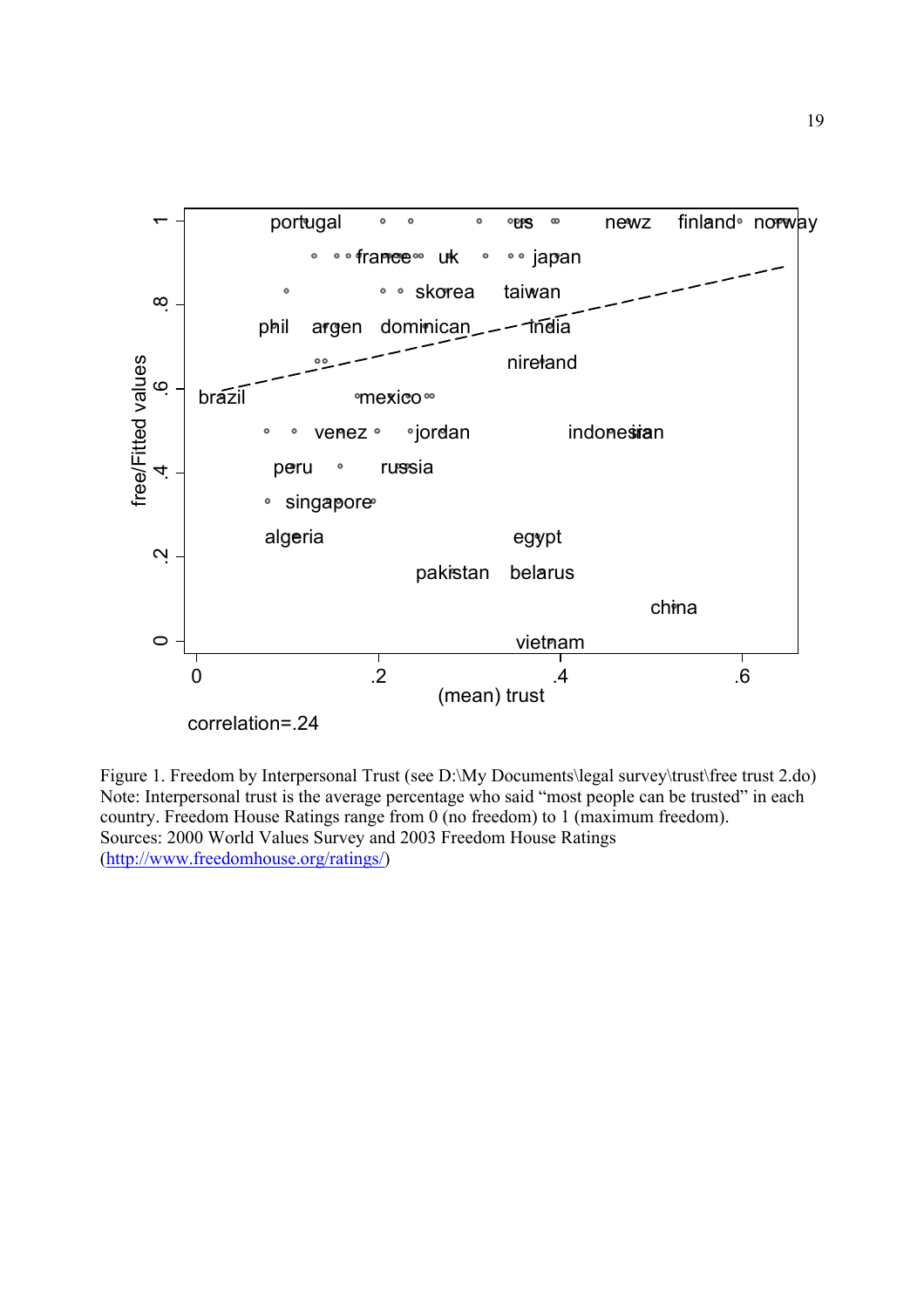

Figure 2. Trust Thermometer ("how much do you trust each group of people", maximum=100) Source: 2004 Chinese Values and Ethnics Survey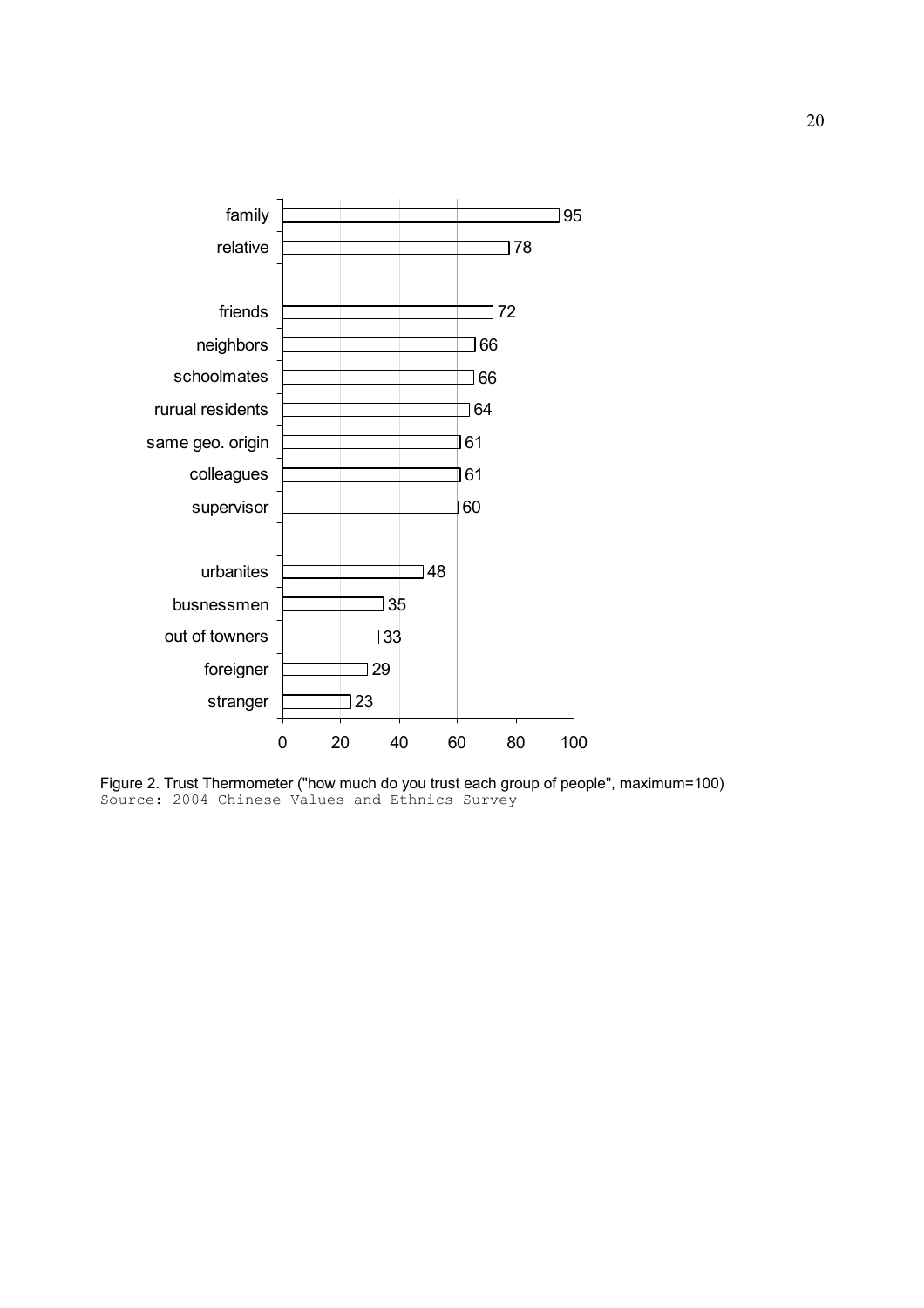

Figure 3 Trust type by individual and environmental characteristics (OLS coefficients) Note: Only statistically significant results are shown (p<=.05). Occupation is included in the equation but not shown (see appendix 1).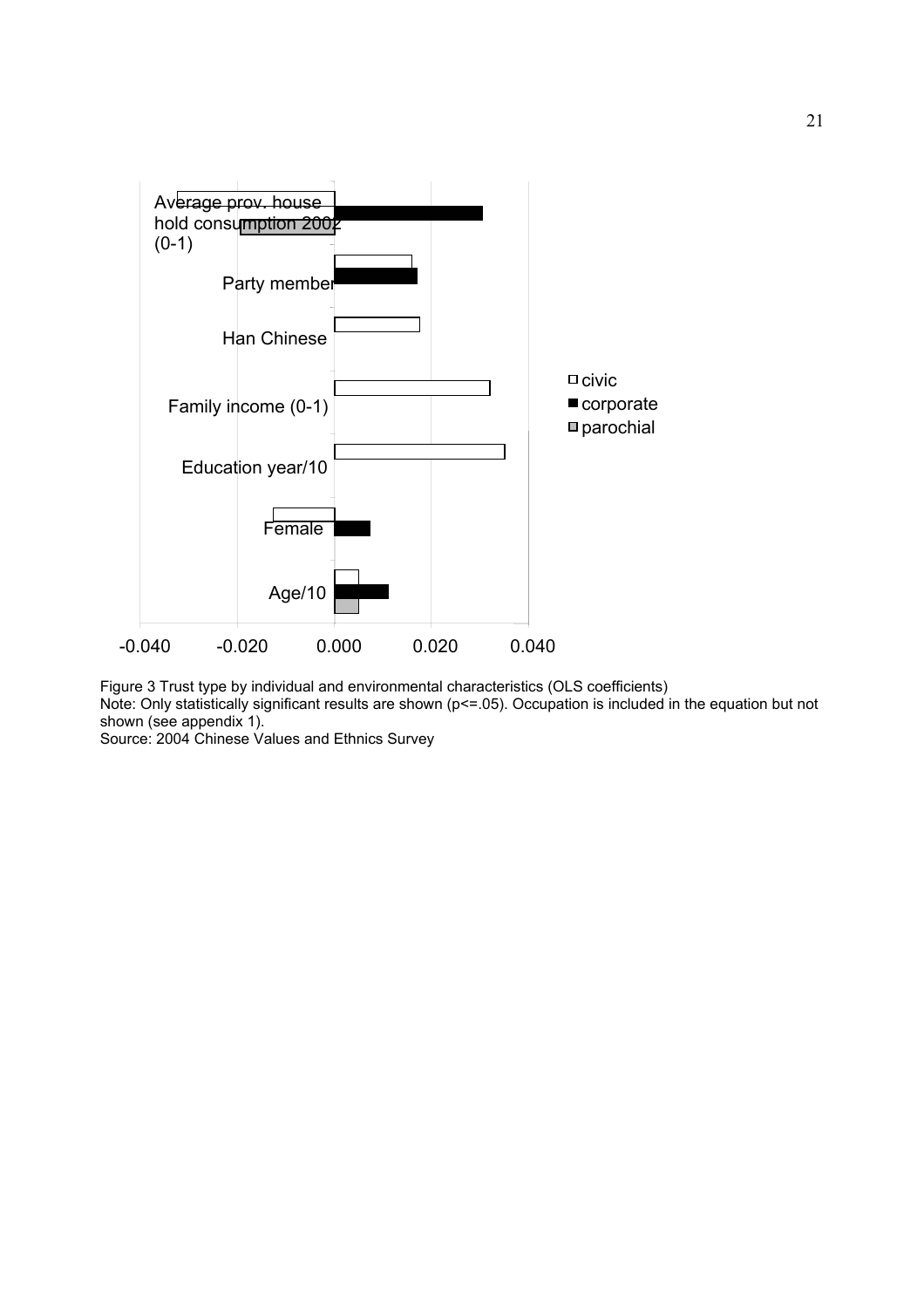

Figure 4. Impact of trust type on attitudes and behavior (OLS coefficients) Note: All coefficients are statistically significant at p<=.05 except for parochial trust on interpersonal trust. Age, female, party membership, family income, education, occupation, ethnicity and provincial household consumption are included in the OLS regression equations but not shown (see appendix 3). Source: 2004 Chinese Values and Ethnics Survey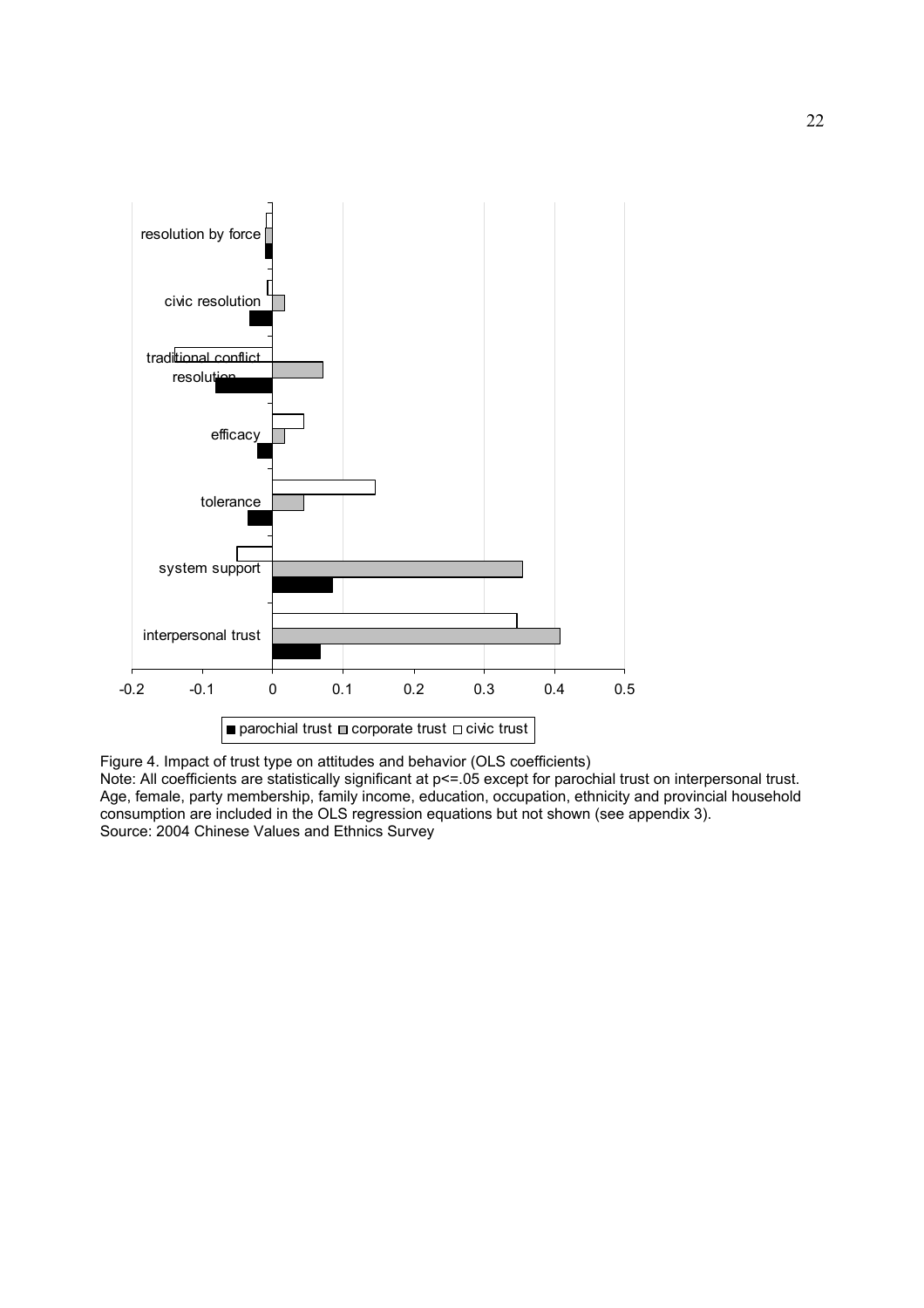|  |  |  |  |  |  |  |  | Table 1 Factor analysis of trust (varimax-rotated factor loadings) |
|--|--|--|--|--|--|--|--|--------------------------------------------------------------------|
|--|--|--|--|--|--|--|--|--------------------------------------------------------------------|

| groups          | corporate  | civic      | parochial  |
|-----------------|------------|------------|------------|
| family          | 0.03596    | $-0.02452$ | 0.84683    |
| relatives       | 0.37363    | 0.05189    | 0.70003    |
| friends         | 0.63437    | 0.04241    | 0.17743    |
| neighbors       | 0.62379    | 0.07608    | 0.41318    |
| schoolmates     | 0.74892    | 0.03844    | 0.04801    |
| rural residents | 0.40206    | 0.14558    | 0.07141    |
| same qeo origin | 0.78846    | 0.07421    | 0.08764    |
| coworkers       | 0.73421    | 0.07093    | 0.13847    |
| supervisors     | 0.57375    | 0.10543    | 0.07255    |
| urbanites       | 0.27484    | 0.56909    | $-0.06992$ |
| businessmen     | 0.17764    | 0.69884    | $-0.05246$ |
| out-of-towners  | 0.08381    | 0.78888    | 0.00539    |
| foreigners      | $-0.03292$ | 0.69617    | 0.04238    |
| strangers       | $-0.02605$ | 0.73881    | 0.08443    |
|                 |            |            |            |

-------------------------------------------------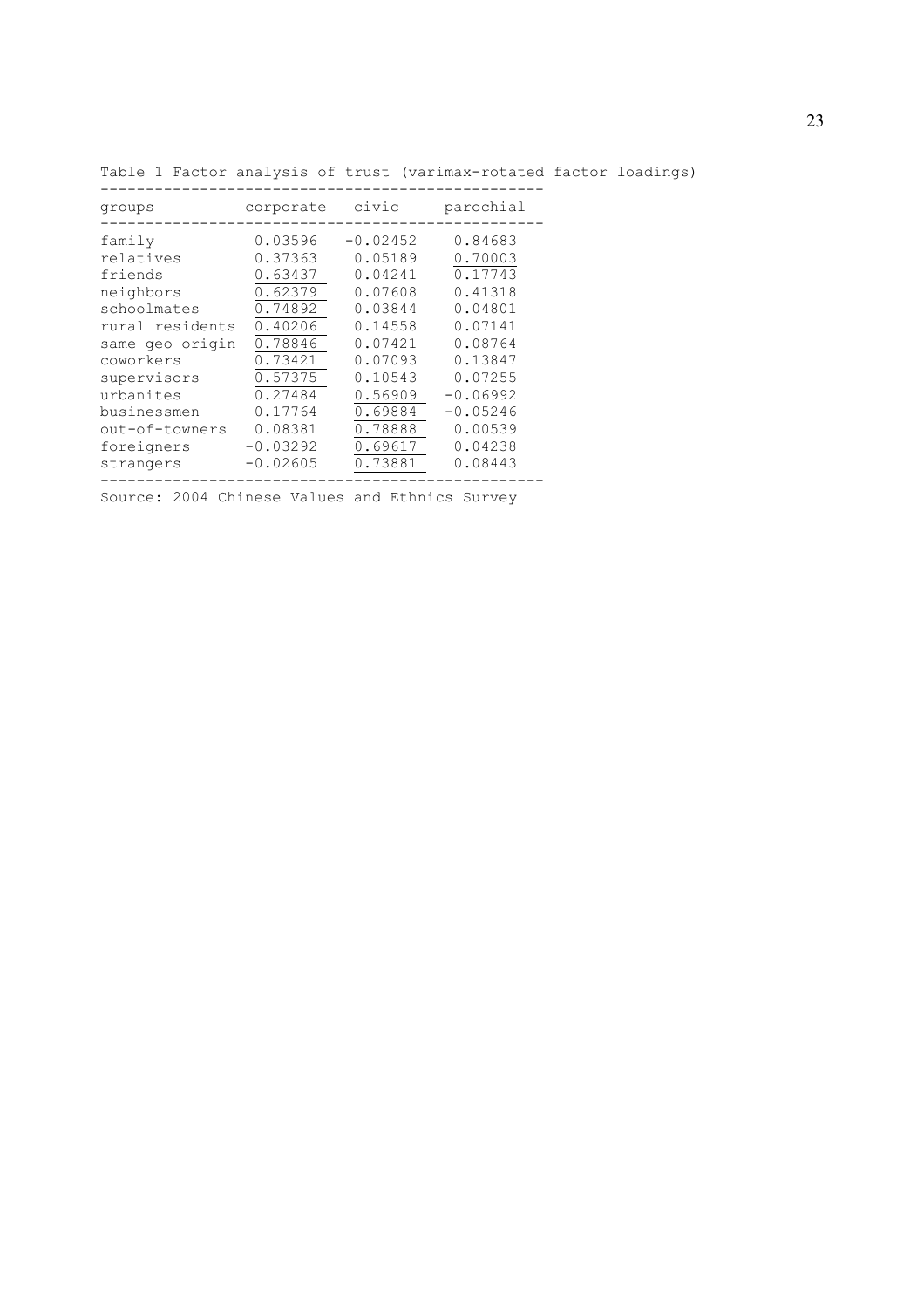|                     |                 |                 | Appendix 1. Trust type by individual characteristics (OLS) |  |
|---------------------|-----------------|-----------------|------------------------------------------------------------|--|
|                     | Parochial trust | Corporate trust | Civic trust                                                |  |
| Age x10             | 0.005           | 0.011           | 0.005                                                      |  |
| Female              | 0.000           | 0.007           | $-0.012$                                                   |  |
| educyr              | 0.000           | 0.000           | 0.004                                                      |  |
| Faminc              | 0.003           | 0.011           | 0.032                                                      |  |
| Han                 | $-0.002$        | $-0.010$        | 0.018                                                      |  |
| prov. consumption   | $-0.019$        | 0.030           | $-0.032$                                                   |  |
| Party               | $-0.001$        | 0.017           | 0.016                                                      |  |
| Nojob               | $-0.002$        | $-0.024$        | 0.030                                                      |  |
| Manual              | $-0.013$        | $-0.017$        | 0.011                                                      |  |
| White               | $-0.012$        | $-0.026$        | 0.013                                                      |  |
| Service             | 0.005           | $-0.034$        | $-0.008$                                                   |  |
| professional        | $-0.017$        | $-0.024$        | 0.003                                                      |  |
| Adm/manager         | 0.006           | $-0.010$        | $-0.010$                                                   |  |
| Village head        | $-0.077$        | 0.006           | 0.012                                                      |  |
| Private boss        | $-0.007$        | $-0.006$        | 0.019                                                      |  |
| Geti                | $-0.017$        | $-0.037$        | 0.036                                                      |  |
| Job oth             | $-0.013$        | $-0.019$        | 0.011                                                      |  |
| Unemployed          | $-0.032$        | $-0.045$        | 0.007                                                      |  |
| Student             | $-0.006$        | $-0.003$        | 0.064                                                      |  |
| Migrant             | $-0.020$        | $-0.017$        | 0.021                                                      |  |
| Retiree             | $-0.034$        | $-0.089$        | $-0.072$                                                   |  |
| farmer (comparison) |                 |                 |                                                            |  |
| Constant            | 0.891           | 0.632           | 0.277                                                      |  |
| Adj. R2             | 0.006           | 0.026           | 0.021                                                      |  |
| Ν                   | 7714            | 7714            | 7714                                                       |  |

\_: p<=.10, n=7714.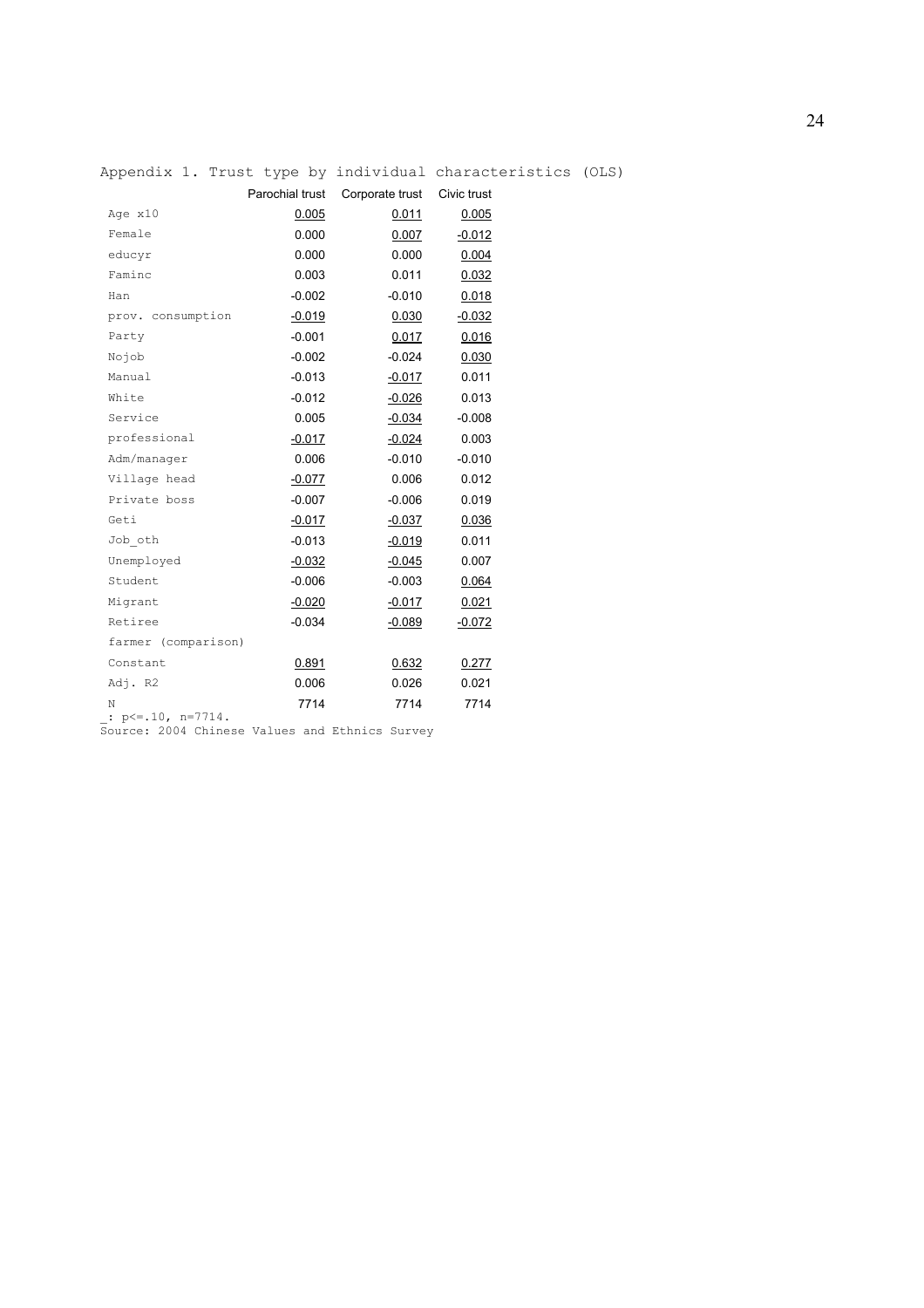|          | Factor Loadings |            |            |            |
|----------|-----------------|------------|------------|------------|
| Variable | trad. way       | civic way  | ownway     | Uniqueness |
|          |                 |            |            |            |
| mediate  | 0.97389         | $-0.15055$ | 0.01982    | 0.02849    |
| vopop    | 0.97290         | $-0.15624$ | 0.01811    | 0.02872    |
| qocourt  | 0.97388         | $-0.15010$ | 0.01994    | 0.02863    |
| talk     | 0.56089         | $-0.02067$ | $-0.14155$ | 0.66494    |
| gonpc    | 0.27712         | 0.70532    | $-0.18328$ | 0.39213    |
| gomedia  | 0.30995         | 0.65742    | $-0.16037$ | 0.44602    |
| protest  | 0.07335         | 0.49765    | 0.21649    | 0.70009    |
| force    | 0.08436         | 0.27177    | 0.56797    | 0.59644    |
| gother   | 0.07935         | $-0.02856$ | 0.75294    | 0.42596    |
|          |                 |            |            |            |

Appendix 2 Factor analysis of conflict resolution Factor Loadings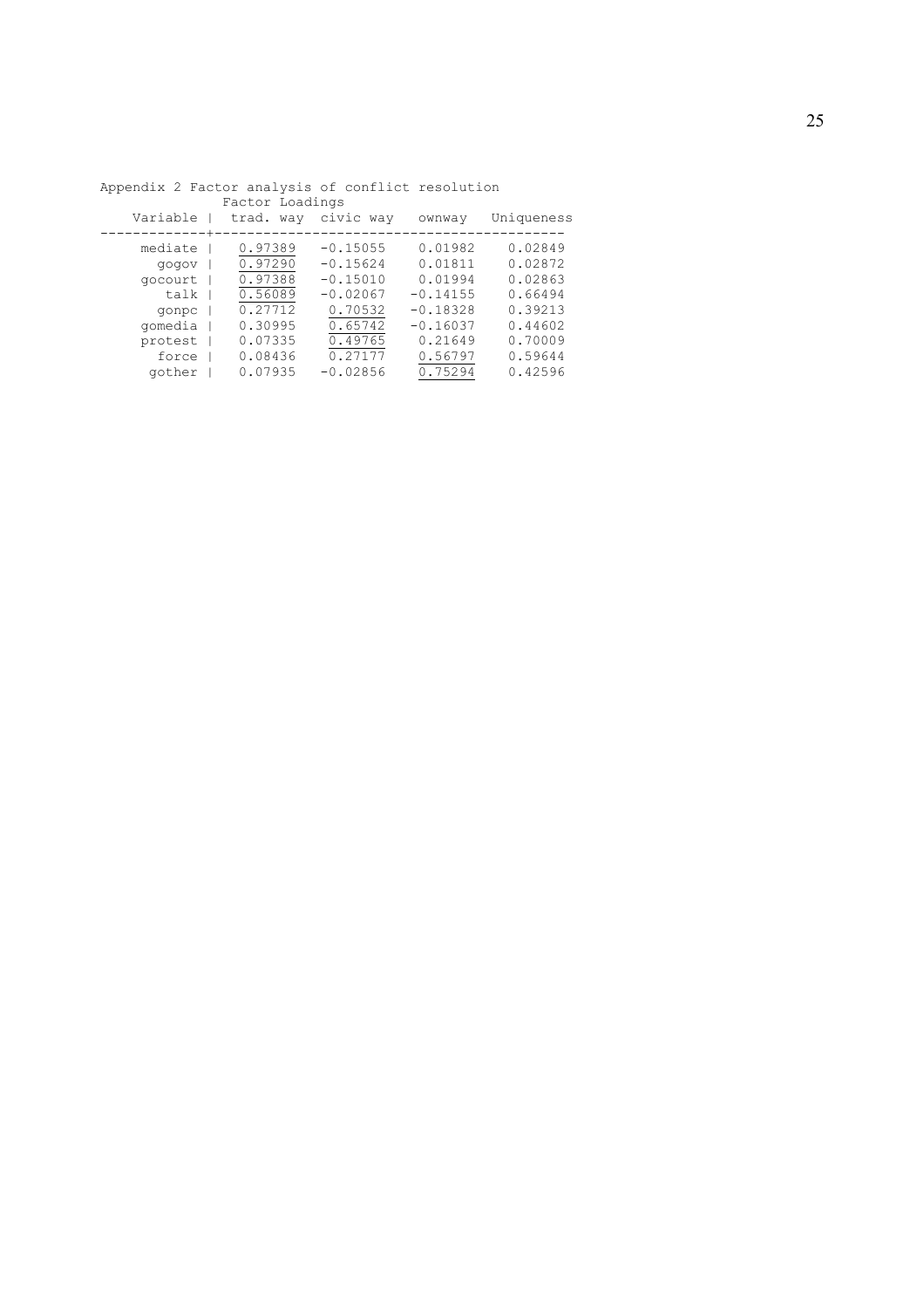Appendix 3 Political values and behavior by trust type and other socio-economic characteristics (OLS)

|                                   | Interpersonal<br>trust | System<br>support | Social<br>tolerance | Political<br>efficacy | Traditional<br>conflict<br>resolution | Civic<br>conflict<br>resolution | Conflict<br>resolution<br>by own way |
|-----------------------------------|------------------------|-------------------|---------------------|-----------------------|---------------------------------------|---------------------------------|--------------------------------------|
| Parochial trust                   | 0.068                  | 0.085             | $-0.035$            | $-0.022$              | $-0.081$                              | $-0.033$                        | $-0.010$                             |
| Corporate trust                   | 0.409                  | 0.355             | 0.045               | 0.018                 | 0.072                                 | 0.017                           | $-0.010$                             |
| Civic trust                       | 0.346                  | $-0.050$          | 0.146               | 0.044                 | $-0.139$                              | $-0.006$                        | $-0.009$                             |
| Aqe/10                            | 0.024                  | 0.007             | $-0.004$            | $-0.006$              | $-0.038$                              | $-0.003$                        | 0.000                                |
| Female                            | $-0.031$               | 0.005             | $-0.016$            | $-0.006$              | $-0.054$                              | $-0.003$                        | $-0.005$                             |
| educyr                            | 0.001                  | $-0.001$          | 0.003               | 0.002                 | 0.010                                 | 0.002                           | 0.000                                |
| Faminc                            | $-0.027$               | 0.002             | 0.014               | 0.004                 | 0.099                                 | 0.002                           | 0.005                                |
| Han<br>prov.                      | $-0.034$               | $-0.022$          | 0.017               | $-0.008$              | 0.042                                 | $-0.006$                        | $-0.001$                             |
| consumption                       | 0.165                  | 0.027             | $-0.020$            | $-0.010$              | $-0.104$                              | 0.020                           | 0.006                                |
| Party                             | 0.006                  | 0.030             | 0.009               | 0.010                 | 0.095                                 | 0.002                           | $-0.001$                             |
| Nojob                             | 0.076                  | $-0.023$          | 0.010               | 0.006                 | $-0.021$                              | $-0.012$                        | $-0.001$                             |
| Manual                            | $-0.089$               | $-0.020$          | 0.030               | 0.011                 | 0.162                                 | 0.015                           | 0.007                                |
| White                             | $-0.021$               | $-0.007$          | 0.028               | 0.024                 | 0.151                                 | 0.017                           | 0.001                                |
| Service                           | $-0.094$               | 0.026             | 0.028               | 0.018                 | 0.161                                 | 0.032                           | 0.012                                |
| Professional                      | $-0.003$               | $-0.015$          | 0.036               | 0.014                 | 0.149                                 | 0.027                           | 0.002                                |
| Adm/manager                       | 0.017                  | 0.010             | 0.027               | 0.033                 | 0.086                                 | 0.019                           | 0.014                                |
| Village head                      | 0.099                  | $-0.015$          | $-0.027$            | $-0.007$              | $-0.053$                              | 0.046                           | $-0.006$                             |
| Private boss                      | $-0.116$               | $-0.004$          | 0.001               | 0.011                 | 0.073                                 | 0.011                           | 0.021                                |
| Geti                              | $-0.023$               | 0.001             | 0.007               | 0.005                 | 0.082                                 | 0.008                           | 0.004                                |
| Job oth                           | $-0.041$               | 0.019             | 0.010               | 0.007                 | 0.050                                 | 0.011                           | 0.002                                |
| Unemployed                        | $-0.028$               | $-0.011$          | 0.007               | 0.002                 | 0.030                                 | 0.014                           | 0.002                                |
| Student                           | $-0.043$               | 0.031             | 0.048               | 0.058                 | 0.110                                 | 0.020                           | 0.001                                |
| Migrant                           | $-0.039$               | 0.013             | 0.011               | 0.012                 | 0.058                                 | 0.006                           | 0.001                                |
| Retiree<br>farmer<br>(comparison) | $-0.254$               | 0.073             | 0.004               | 0.028                 | 0.274                                 | 0.069                           | $-0.005$                             |
| Constant                          | 0.003                  | 0.445             | 0.279               | 0.473                 | 0.699                                 | 0.028                           | 0.024                                |
| Adj. R2                           | 0.046                  | 0.167             | 0.071               | 0.028                 | 0.077                                 | 0.023                           | 0.003                                |
| N<br>: $p \le 10$ , $n = 7714$ .  | 7105                   | 7714              | 7714                | 7714                  | 7714                                  | 7714.000                        | 7714.000                             |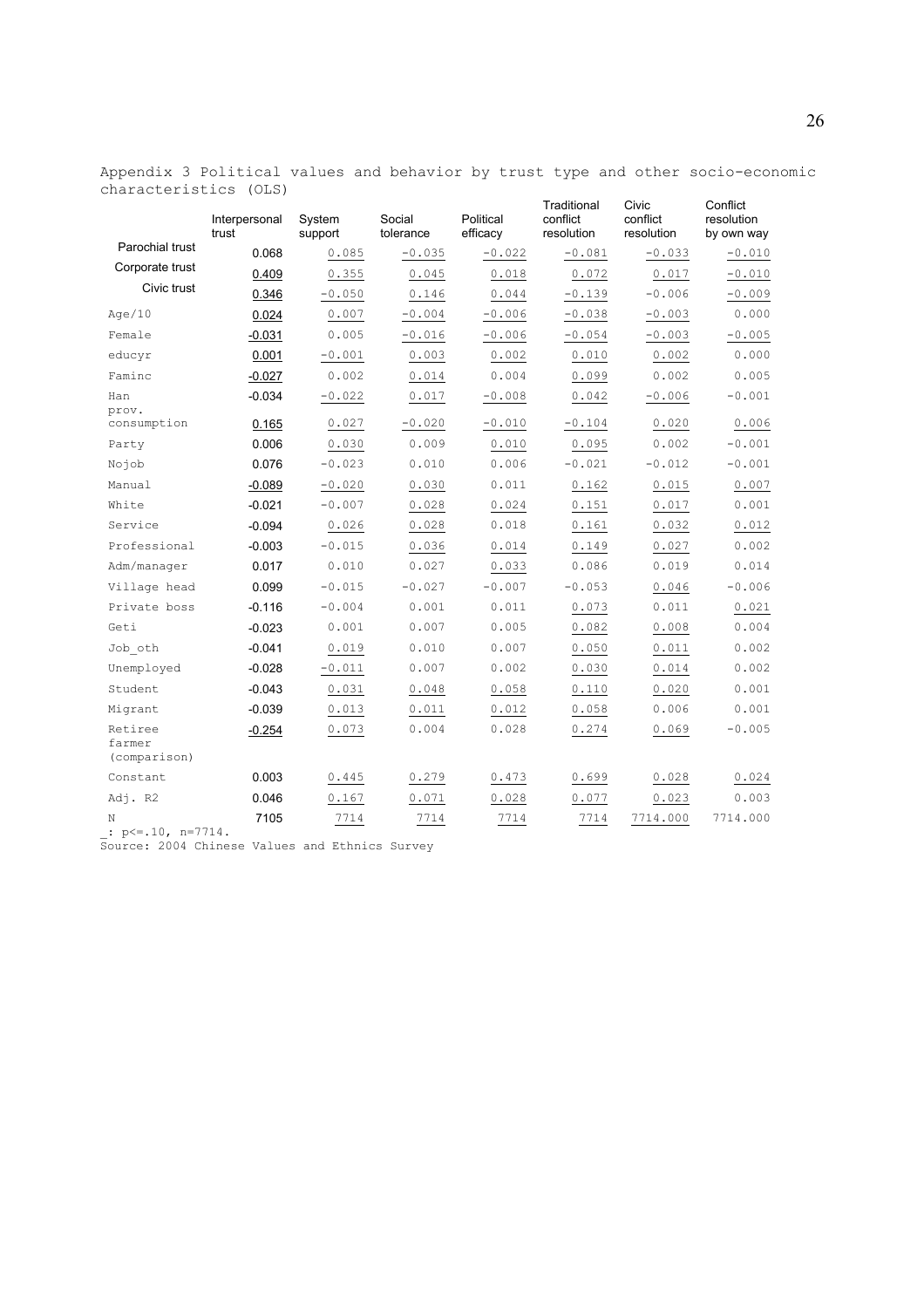| Variable                 | Obs  | Mean     | Std. Dev. | Min         | Max         |
|--------------------------|------|----------|-----------|-------------|-------------|
| parochial                | 7714 | .8837032 | .1323434  | $\mathbf 0$ | 1           |
| trustfam                 | 7714 | .9484433 | .1311981  | 0           | 1           |
| trustrel                 | 7714 | .7810841 | .2079614  | $\Omega$    | 1           |
|                          |      |          |           |             |             |
| coporate                 | 7714 | .649861  | .1438107  | 0           | 1           |
| trustfrn                 | 7714 | .7282589 | .1975205  | 0           | 1           |
| trustnei                 | 7714 | .6691809 | .2097007  | 0           | 1           |
| trustsch                 | 7714 | .6633525 | .1827108  | 0           | $\mathbf 1$ |
| trustrul                 | 7714 | .6500632 | .2024694  | 0           | 1           |
| trustvil                 | 7714 | .6184364 | .2034377  | $\mathbf 0$ | $\mathbf 1$ |
| trustcol                 | 7714 | .6194338 | .1985596  | $\mathbf 0$ | $\mathbf 1$ |
| trustsup                 | 7714 | .6108559 | .2512928  | 0           | 1           |
| civic                    | 7714 | .3261713 | .1503958  | 0           | 1           |
| trusturb                 | 7714 | .477602  | .2113429  | 0           | 1           |
| trustbiz                 | 7714 | .3471625 | .2115482  | $\mathbf 0$ | 1           |
| trustout                 | 7714 | .3272966 | .211278   | $\mathbf 0$ | $\mathbf 1$ |
| trustnew                 | 7714 | .2276524 | .2065654  | 0           | 1           |
| trustalien               | 7714 | .2865371 | .2070756  | $\Omega$    | $\mathbf 1$ |
|                          |      |          |           |             |             |
| age/10                   | 7714 | 4.100104 | 1.182189  | 1.8         | 6.6         |
| female                   | 7714 | .5002593 | .5000323  | 0           | 1           |
| ccp                      | 7714 | .0693544 | .2540723  | $\mathbf 0$ | $\mathbf 1$ |
| eduyr                    | 7714 | 6.755858 | 3.976785  | 0           | 23          |
| faminc                   | 7714 | .3055087 | .2266225  | 0           | 1           |
| han                      | 7714 | .9312938 | .2529703  | $\Omega$    | 1           |
| prov famspent            | 7714 | .5324945 | .2277455  | $\Omega$    | 1           |
|                          | 7714 | .009204  | .0955014  | 0           | 1           |
| nojob<br>blue            | 7714 | .033316  | .1794722  | 0           | 1           |
| white                    | 7714 | .0330568 | .1787965  | 0           | 1           |
| servsale                 |      | .0111486 | .1050033  | 0           | $\mathbf 1$ |
|                          | 7714 |          | .1939634  | 0           |             |
| prof                     | 7714 | .0391496 |           |             | 1           |
| admang                   | 7714 | .0050557 | .0709284  | 0           | 1           |
| vilhead                  | 7714 | .0010371 | .032189   | $\mathbf 0$ | $\mathbf 1$ |
| prvboss                  | 7714 | .0032409 | .0568399  | 0           | 1           |
| geti                     | 7714 | .0480944 | .2139795  | 0           | 1           |
| joboth                   | 7714 | .0352606 | .1844496  | $\Omega$    | 1           |
| unemployed               | 7714 | .0736324 | .2611886  | 0           | 1           |
| student                  | 7714 | .0198341 | .1394389  | $\mathbf 0$ | 1           |
| migrant                  | 7714 | .0506871 | .2193721  | $\mathbb O$ | $\mathbf 1$ |
| retiree                  | 7714 | .0020742 | .0454985  | $\mathbf 0$ | 1           |
| farmer                   | 7714 | .6139487 | .4868741  | $\Omega$    | 1           |
| interpersonal trust 7105 |      | .5064039 | .4999942  | $\mathbf 0$ | 1           |
| tolerance                | 7714 | .3488856 | .1238817  | 0           | 1           |
| alienok                  | 7714 | .5168013 | .2539015  | $\mathbf 0$ | 1           |
| conservok                | 7714 | .5099525 | .2411138  | 0           | 1           |
| drinkok                  | 7714 | .3245483 | .260119   | $\mathbf 0$ | 1           |
| radicalok                | 7714 | .4235924 | .2528087  | 0           | 1           |
| psychok                  | 7714 | .3105756 | .2643069  | 0           | 1           |
| ethnicok                 | 7714 | .6883759 | .25277    | 0           | 1           |

Appendix 4 variables used in factor analyses and OLS regression analyses